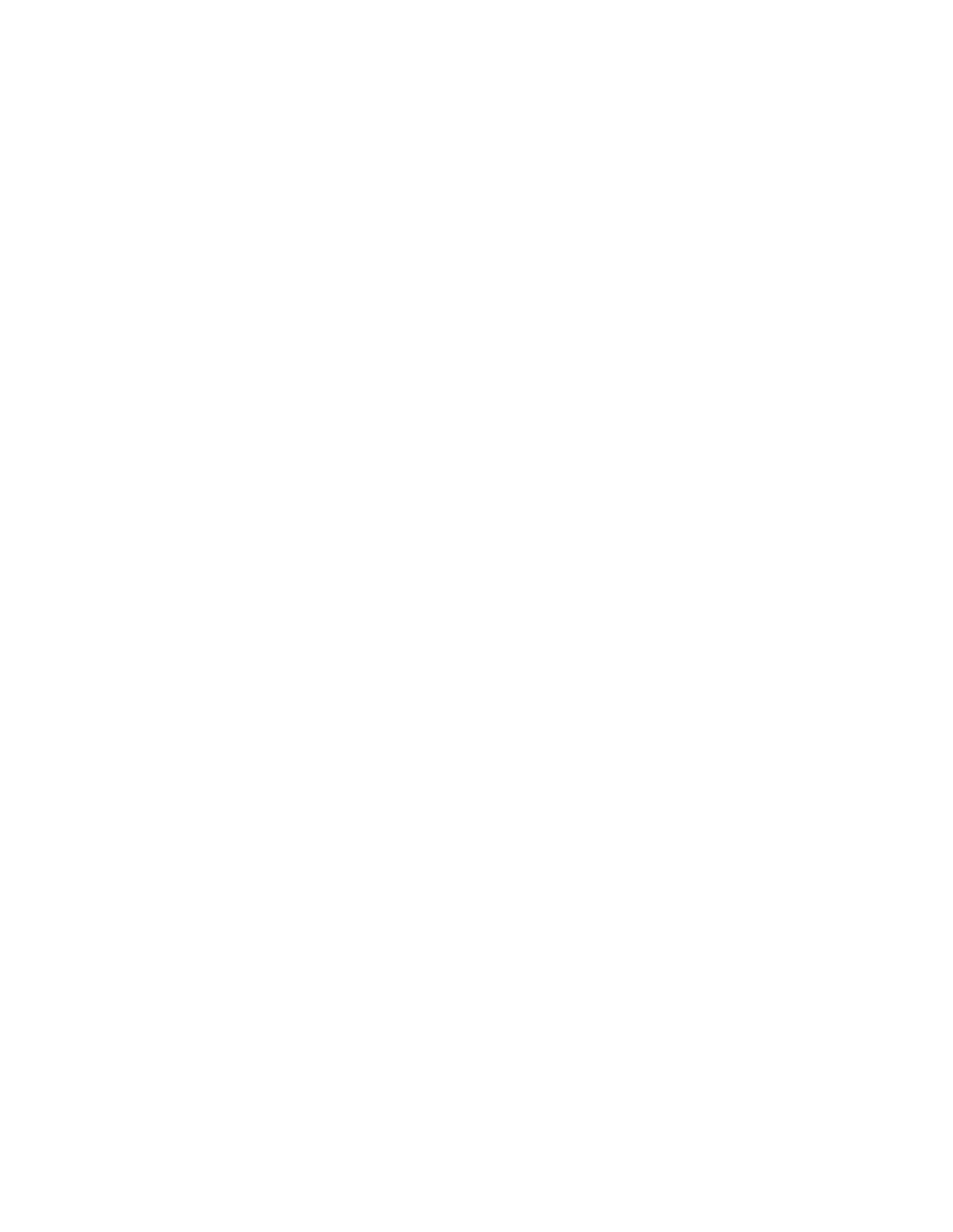### Contents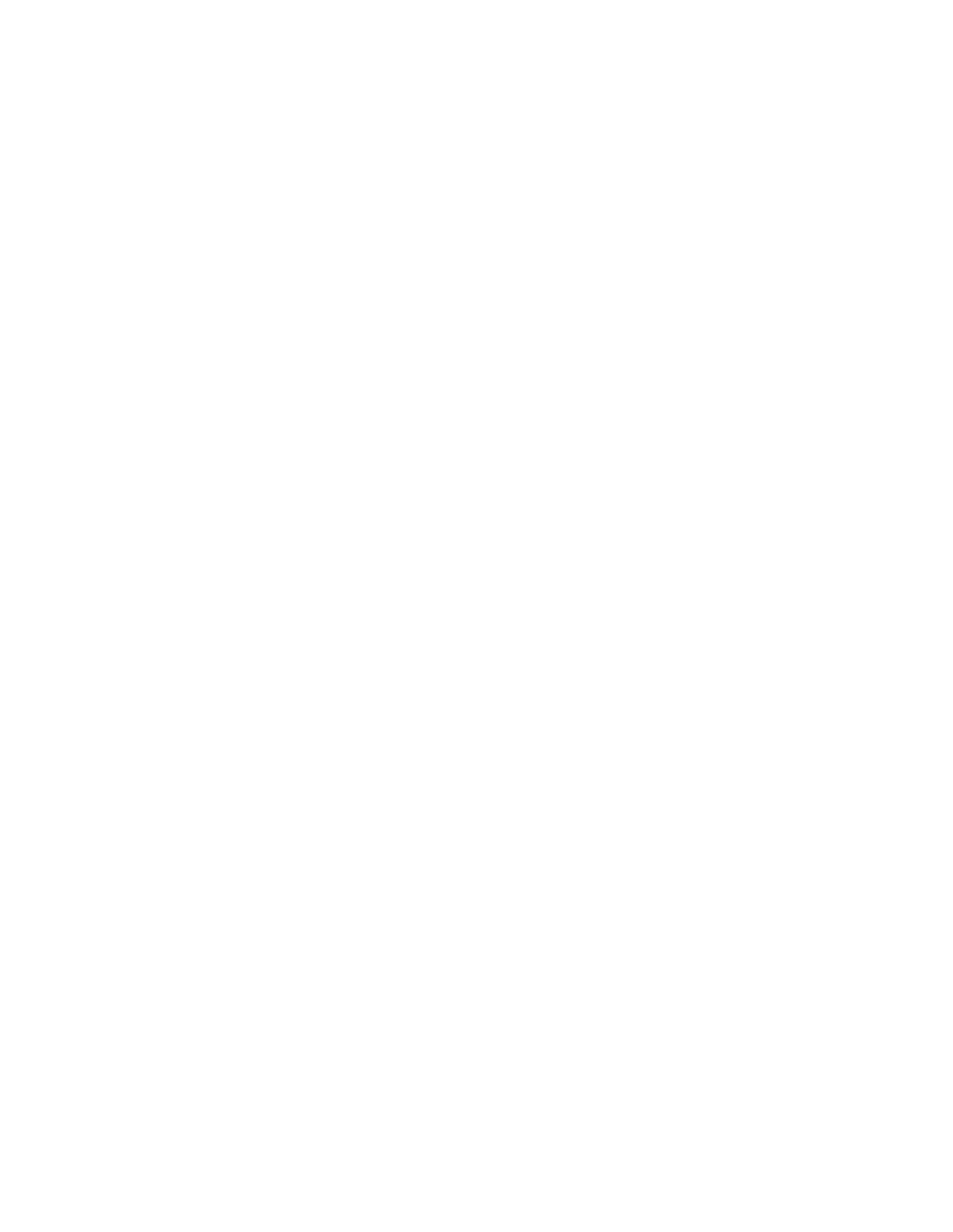# <span id="page-4-0"></span>Executive Summary

Sickle Cell Disease (SCD) is the most common inherited blood disorder in the United States (US)<sup>7</sup>. Despite improvements in treating children with sickle cell disease, it remains a life-limiting disease with multi-organ complications that reduces the quality of life of impacted individuals especially as the person ages<sup>7</sup>. SCD has suffered from decades of poor disease awareness and lack of funding compared to other inherited disorders<sup>8</sup>.

SCD affects 1 in 400 blacks and 1 in 19,000 Latinos and has a carrier rate of 1 in 12 and 1 in 100 for black and Latino populations in the US, respectively<sup>7</sup>. Many affected patients in the United States are of African descent, which highlights the genetic link of how a person acquires the disease. Data collected based on first-hand and personal experiences suggest that the increased health disparities affecting SCD are a result of both racial and disease specific stigmatization<sup>4</sup>. These health disparities have significantly limited improvements in disease management and discovery of new therapies or treatments<sup>3</sup>. The severity of SCD makes the impact of these health disparities more pronounced among populations that are disproportionately impacted. Due to the lack of a proficient coordinated system of care and limited number of providers for adults living with SCD throughout the US (and in South Carolina), there is an increase in emergency room and acute care utilization<sup>6</sup>. Additional concerns related to SCD are the significant lack of provider medical knowledge about the illness and socioeconomic determinants of health, which can limit access to quality care. Individuals living in poverty and living in underserved or rural areas have limited access to specialized medical treatment. The persistent challenges in the healthcare system and the lack of knowledge about SCD warrant the need for a state plan to coordinate efforts across state agencies and community organizations.

As of May 1, 2006, every state mandated that all children are tested for SCD at birth<sup>2</sup>. Targeted newborn screening was initiated in South Carolina in the 1980s. According to South Carolina Department of Health and Environmental Control (DHEC) laboratory data, from 1991 to 2017 a total of 1,884 infants were born with sickle cell disease and a total of 56,607 infants were born with sickle cell trait (SCT). Graph 1 (on page 2) illustrates the confirmed number of sickle cell disease cases in SC from 1991 to 2017. Graph 2 (on page 2) illustrates the breakdown of SCD and SCT for all positive blood screens over the past 10 years.

Approximately 85% of individuals with SCD in SC have Medicaid and/or Medicare. There are currently several case management programs being developed and implemented by the managed care organizations and local community-based organizations<sup>10</sup>. The goal of these innovative programs is to connect affected individuals with SCD providers and to ensure improvements in the navigation of the health care system. In addition to the managed care organizations' approach, DHEC provides financial assistance and care coordination for eligible individuals through its Sickle Cell Program. Local partners across South Carolina are working with healthcare providers, families and individuals impacted by SCD to provide education, counseling and testing. Collectively, these agencies and organizations are working towards improved health management for individuals with SCD by identifying opportunities for better care transition from pediatric to adult care, care coordination, SCD awareness and expanded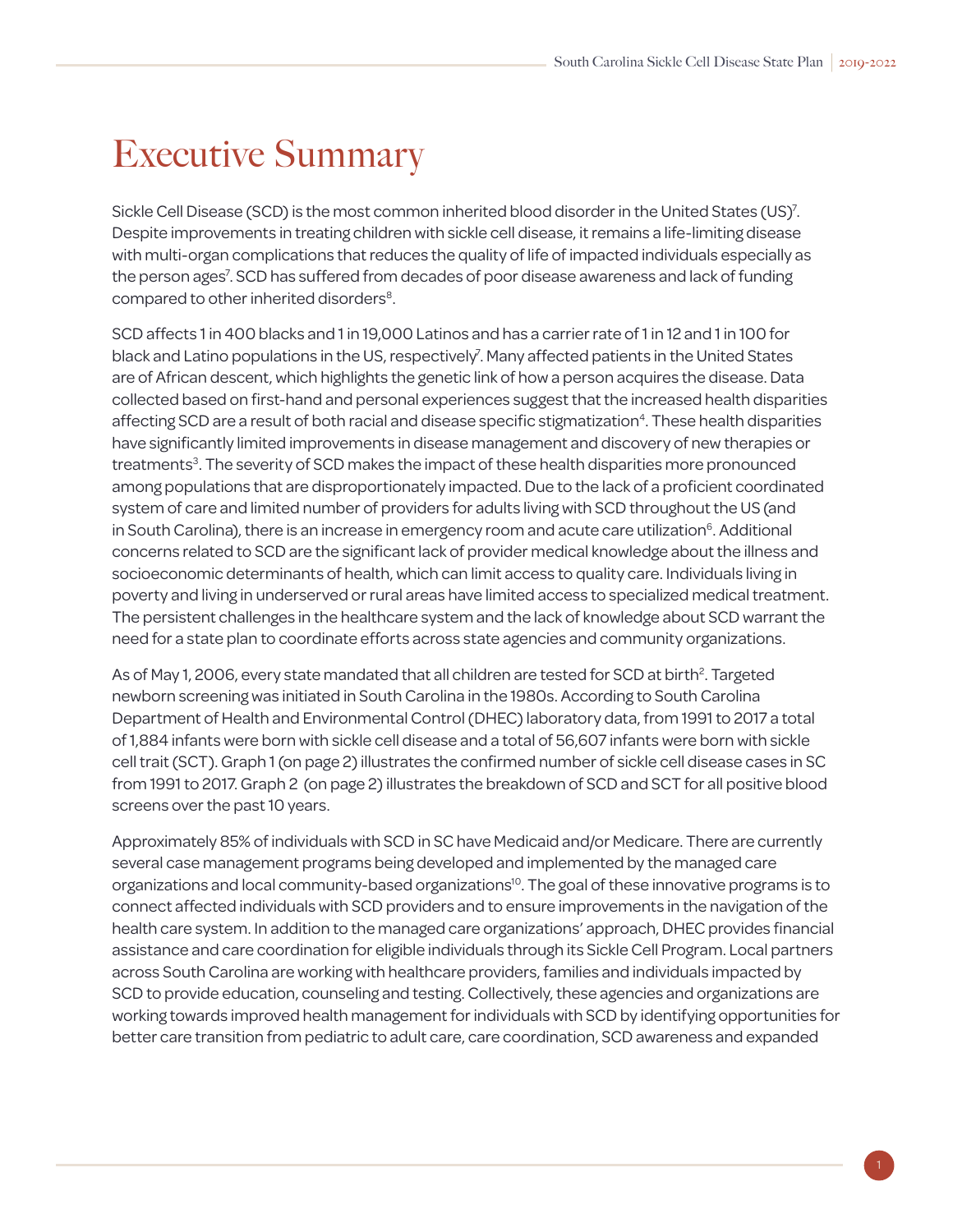

**Graph 1.** Confirmed Number of Sickle Cell Disease Cases in SC, 1991–2017

Graph 2. Percent of Sickle Cell Disease and SickleCell Trait among All Cases in SC, 2008-2017 **Graph 2.** Percent of Sickle Cell Disease and Sickle Cell Trait among All Cases in SC, 2008–2017  $\mathcal{L}(\mathcal{L}(\mathcal{L}(\mathcal{L}(\mathcal{L}(\mathcal{L}(\mathcal{L}(\mathcal{L}(\mathcal{L}(\mathcal{L}(\mathcal{L}(\mathcal{L}(\mathcal{L}(\mathcal{L}(\mathcal{L}(\mathcal{L}(\mathcal{L}(\mathcal{L}(\mathcal{L}(\mathcal{L}(\mathcal{L}(\mathcal{L}(\mathcal{L}(\mathcal{L}(\mathcal{L}(\mathcal{L}(\mathcal{L}(\mathcal{L}(\mathcal{L}(\mathcal{L}(\mathcal{L}(\mathcal{L}(\mathcal{L}(\mathcal{L}(\mathcal{L}(\mathcal{L}(\mathcal{$ 



*Source: DHEC Newborn Screening Follow-up*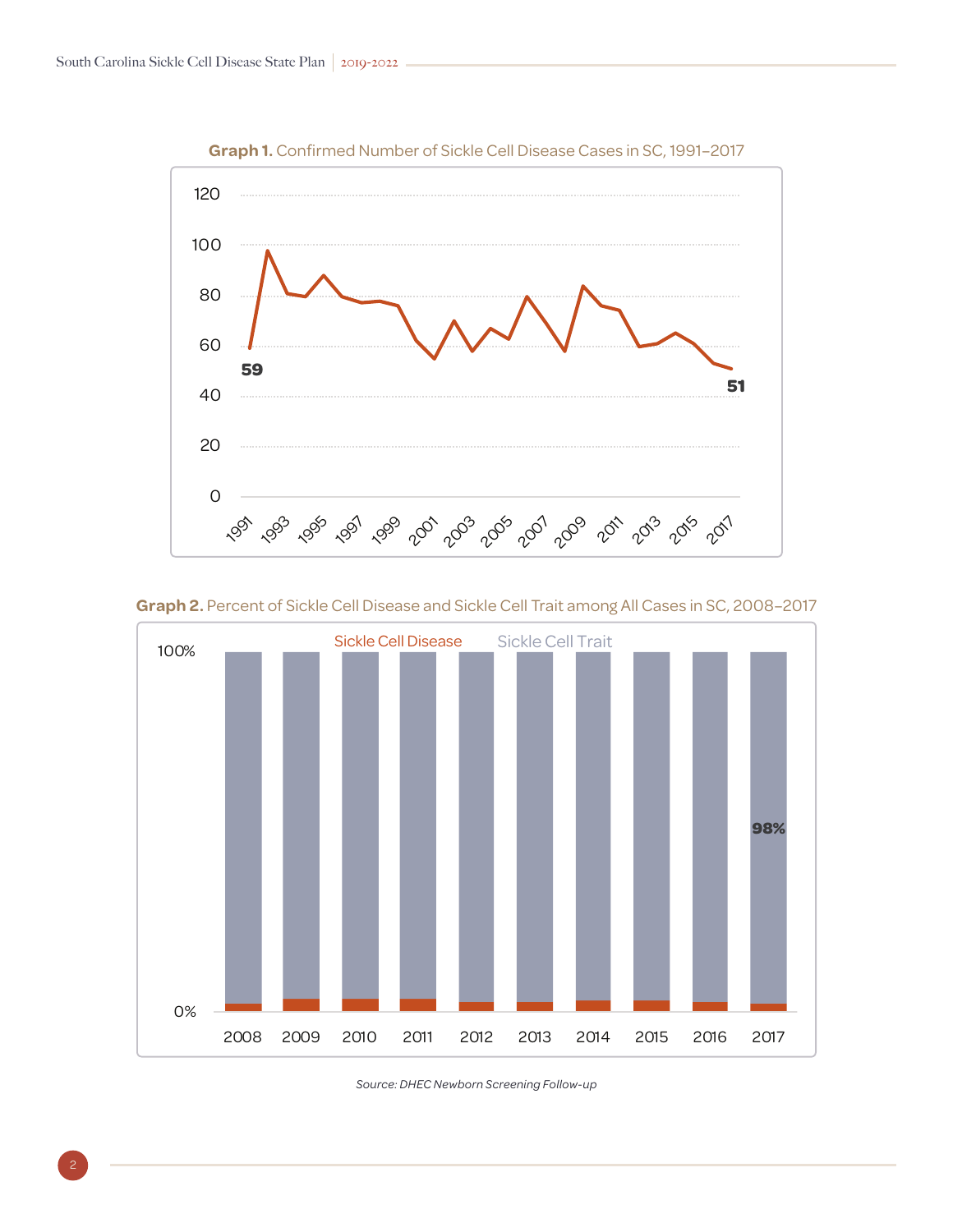education for both patients and providers. Resources are needed to support a statewide, integrated and coordinated approach that includes both education and infrastructure to expand to a broader scope of services.

The overarching goal of the South Carolina Sickle Cell Disease State Plan is to provide a framework in developing systematic and coordinated strategies that address the lack of resources available to treat and care for patients with sickle cell disease. This plan is outlined for the next three years and is intended for the public, consumers, and health and human service professionals. Input has been provided by over 30 stakeholders from across the four different regions of South Carolina: Upstate, Midlands, Pee Dee and Lowcountry. By aligning resources and activities, the goal is to improve the lives of those affected by SCD across the state.

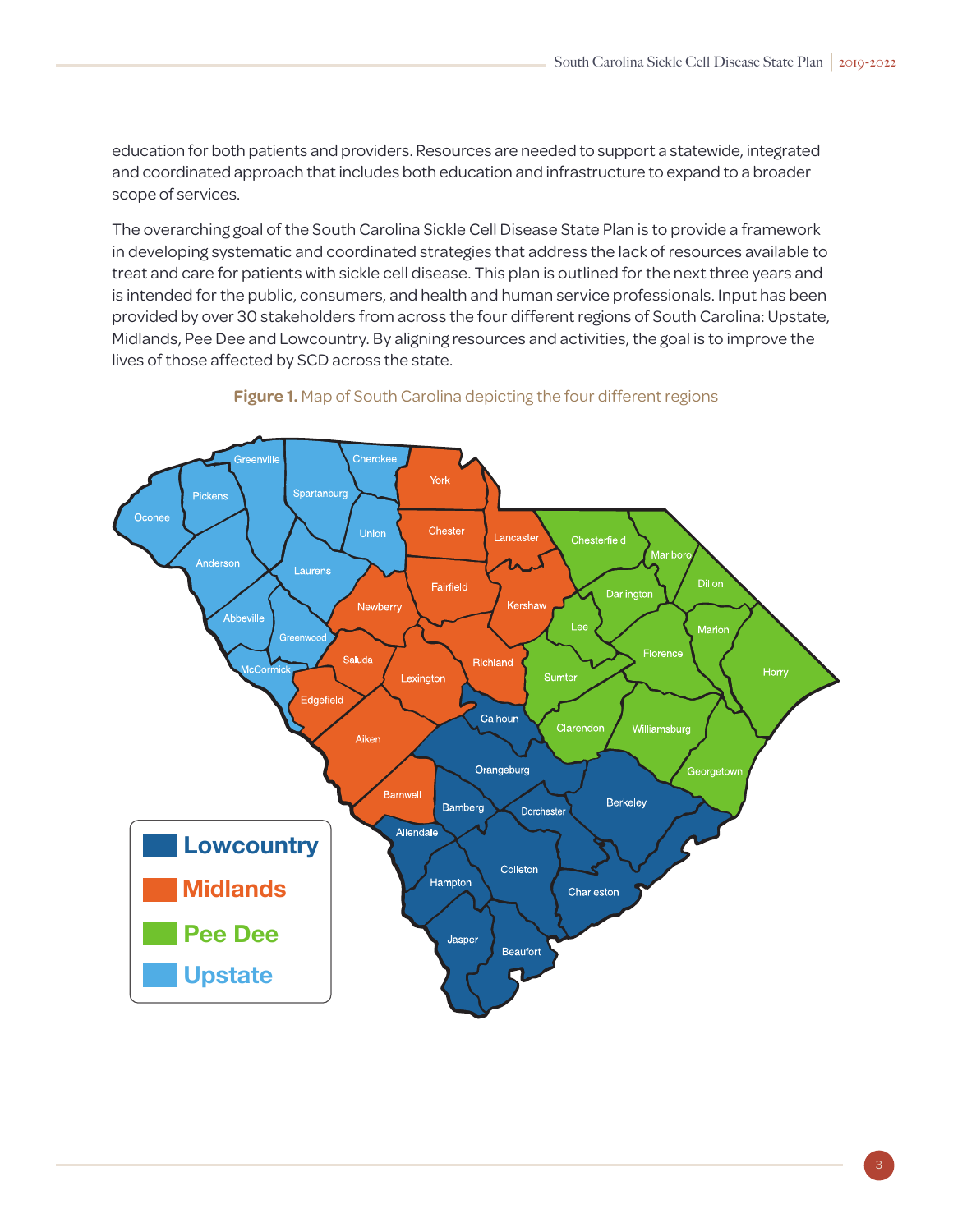# <span id="page-7-0"></span>Acknowledgements

Thank you to the following organizations and agencies for their dedication and commitment towards the development of the South Carolina Sickle Cell Disease State Plan.

| The B Strong Group                                            |
|---------------------------------------------------------------|
| <b>Committee on Better Racial Assurance</b>                   |
| <b>Community Members</b>                                      |
| <b>GLEAMNS Human Resources Commission, Inc.</b>               |
| <b>Greenville Health Systems</b>                              |
| <b>James R. Clark Memorial Sickle Cell Foundation</b>         |
| Louvenia D. Barksdale Sickle Cell Anemia Foundation           |
| <b>Medical University of South Carolina</b>                   |
| <b>Molina Healthcare of South Carolina</b>                    |
| <b>Orangeburg Area Sickle Cell Anemia Foundation</b>          |
| <b>Palmetto Health Children's Hospital</b>                    |
| <b>Select Health of South Carolina</b>                        |
| South Carolina Department of Health and Environmental Control |
| South Carolina Department of Health and Human Services        |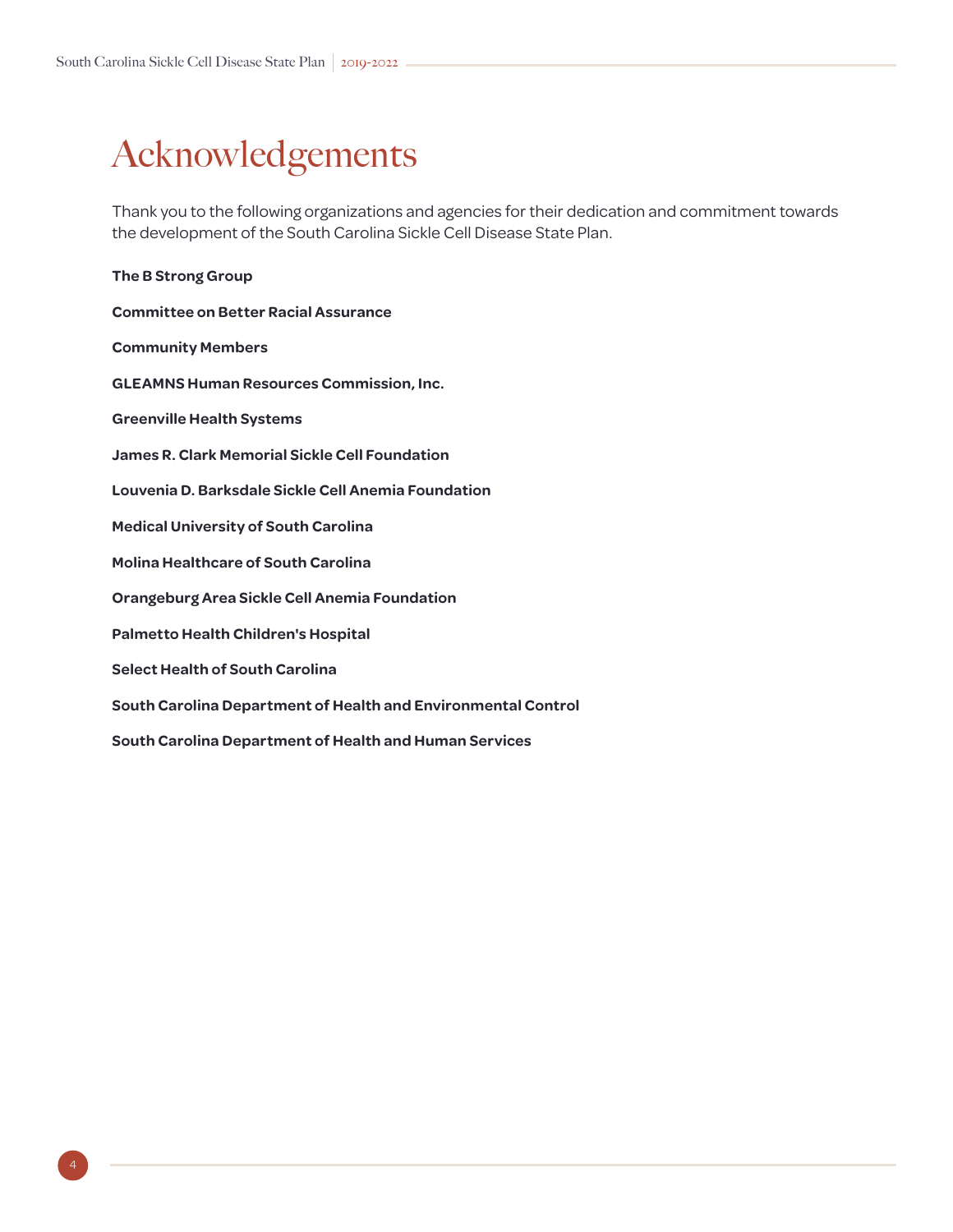# <span id="page-8-0"></span>Background on Sickle Cell Disease

According to the National Institutes of Health (NIH), sickle cell disease is a group of inherited red blood cell disorders in which affected individuals inherit the gene for an abnormal hemoglobin (hemoglobin S) or sickle hemoglobin11. Hemoglobin (Hb) is the protein within the red blood cell responsible for carrying and delivering oxygen through the body.

People who have SCD inherit two abnormal Hb genes, one from each parent. In someone with SCD, the red blood cells become hard and sticky, which causes the cells to die early (resulting in anemia, a shortage of red blood cells) and clog blood vessels and block blood flow. People who inherit two copies of the HbS gene have the most common form of SCD, called HbSS or sickle cell anemia. People who inherit one HbS gene and one normal adult hemoglobin gene (called HbA) have sickle cell trait (SCT). While these individuals carry the trait, and can pass it to their children, they do not have the complications of SCD. However, other people who inherit one HbS and another abnormal hemoglobin (such as HbC, HbE, or a gene for β-thalassemia) still develop sickle cell disease. Figure 2 (to the right) depicts normal red blood cells and sickled red blood cells.



When red blood cells clog the blood vessels in SCD, oxygen cannot adequately reach the tissue, called vaso-occlusion. The most severe complication of vaso-occlusion in SCD is a stroke, which can occur at a young age.

The most well-known complication of SCD vaso-occlusion is a pain crisis. These pain attacks can occur without warning and a person may need to go to the hospital for evaluation and pain management. Most children with SCD are pain free between acute painful crisis or episodes; however, chronic daily pain develops in adolescents and adults due to repeated crises, which may cause death of bone tissue, nerve damage and organ deterioration. All parts of the body can be affected by SCD, including the person's spleen, brain, eyes, lungs, liver, heart, kidneys, penis, joints, bones, or skin<sup>11</sup>. Complications of SCD can also result in potentially life-threatening complications — including infections, stroke, and organ damage — that require immediate emergency department (ED) care or inpatient hospitalization.

Normally, the body continuously makes new red blood cells to replace old cells; however, in SCD the body may have difficulty keeping up with how fast the cells are being destroyed. Anemia is a condition that arises when the number of red blood cells are lower than normal, which is an ongoing problem in SCD that can be worsened when affected individuals get certain infections.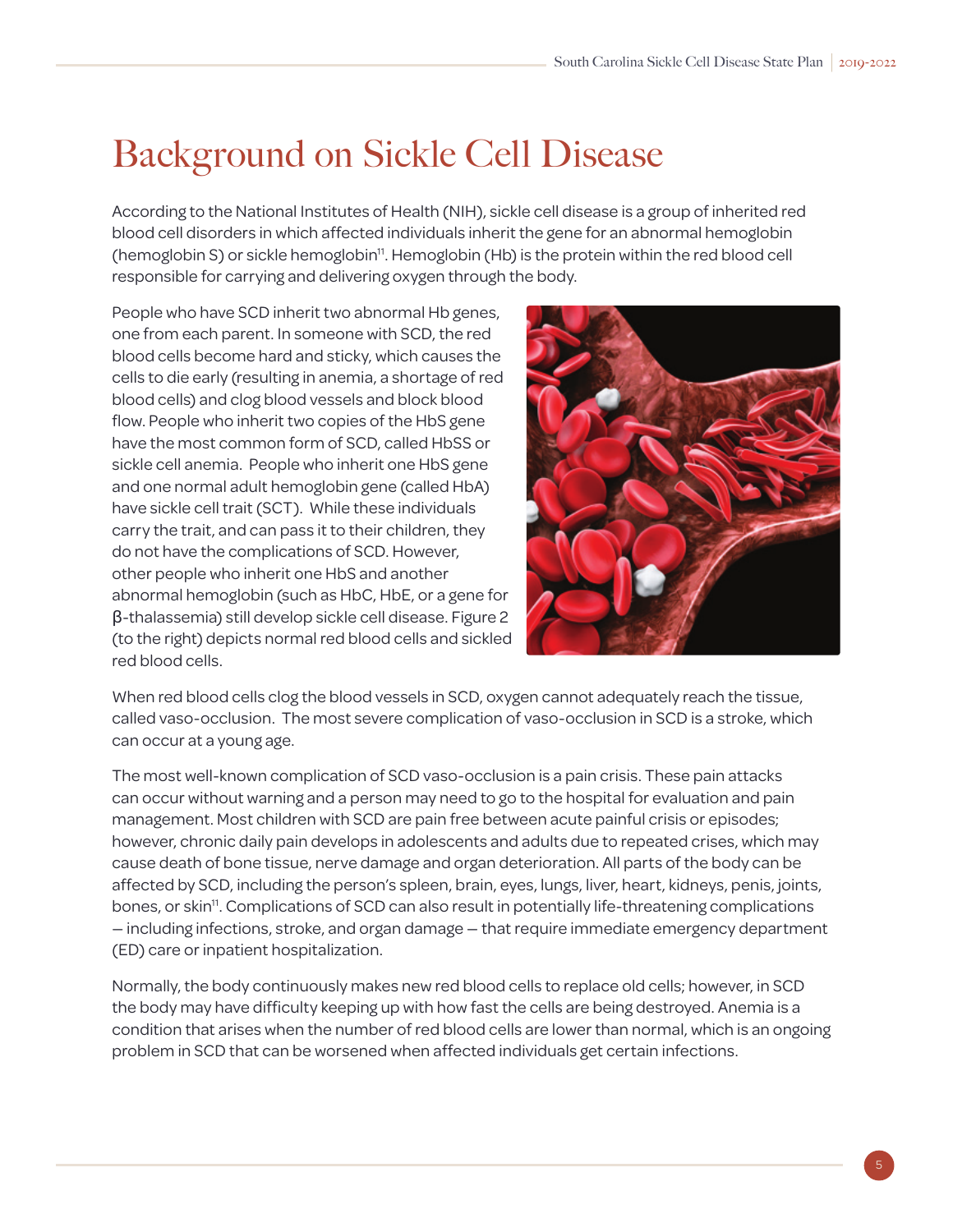Persons with SCT do not have any of the symptoms of SCD, but they can pass the trait on to their children. SCT cannot become SCD. SCD can only be inherited and is not contagious.

According to the Centers for Disease Control and Prevention (CDC), most people with SCT do not have any symptoms of SCD, although — in rare cases — people with SCT might experience complications<sup>12</sup>. In their extreme form and in rare cases, the following conditions could be harmful for people with SCT:

- Increased pressure in the atmosphere (e.g., while scuba diving).
- Low oxygen levels in the air (e.g., when mountain climbing, exercising extremely hard in military boot camp, or training for an athletic competition). Due to this, the NCAA recommends that college athletics departments confirm the sickle cell trait status in all student-athletes.
- Dehydration (e.g., too little water in the body).
- High altitudes (e.g., flying, mountain climbing, or visiting a city at a high altitude)<sup>12</sup>.

For someone who has SCT, the likelihood of having a child who has SCD or SCT depends on their partner's family genetics.

If both parents have SCT, there is a:

- 50% chance the child will have SCT,
- 25% chance that child may have SCD, and
- 25% chance the child will not have SCD nor SCT but have normal red blood cells.

The figure below illustrates the likelihood of a child having SCD or SCT if a parent has SCD or SCT.

#### **When both parents have Sickle Cell Risk for child to** • Have Sickle Cell: **100%** • Have Sickle Cell Trait: **0%** Sickle Cell Sickle Cell **When one parent has Sickle Cell & another has the Sickle Cell Trait Risk for child to** • Have Sickle Cell: **50%** • Have Sickle Cell Trait: **50%** Sickle Cell Trait Sickle Cell Trait Sickle Cell **When both parents have the Sickle Cell Trait Risk for child to** • Have Sickle Cell: **25%** • Have Sickle Cell Trait: **50%** Unaffected Sickle Cell Trait Sickle Cell Sickle Cell Trait **When one parent has the Sickle Cell Trait Risk for child to** • Have Sickle Cell: **0%** • Have Sickle Cell Trait: **50%** Unaffected Sickle Cell Trait Sickle Cell Trait Unaffected

#### **Figure 3.** Depiction of parents having SCD, SCT or normal Hb and likelihood of having a child with normal Hb, SCT, or SCD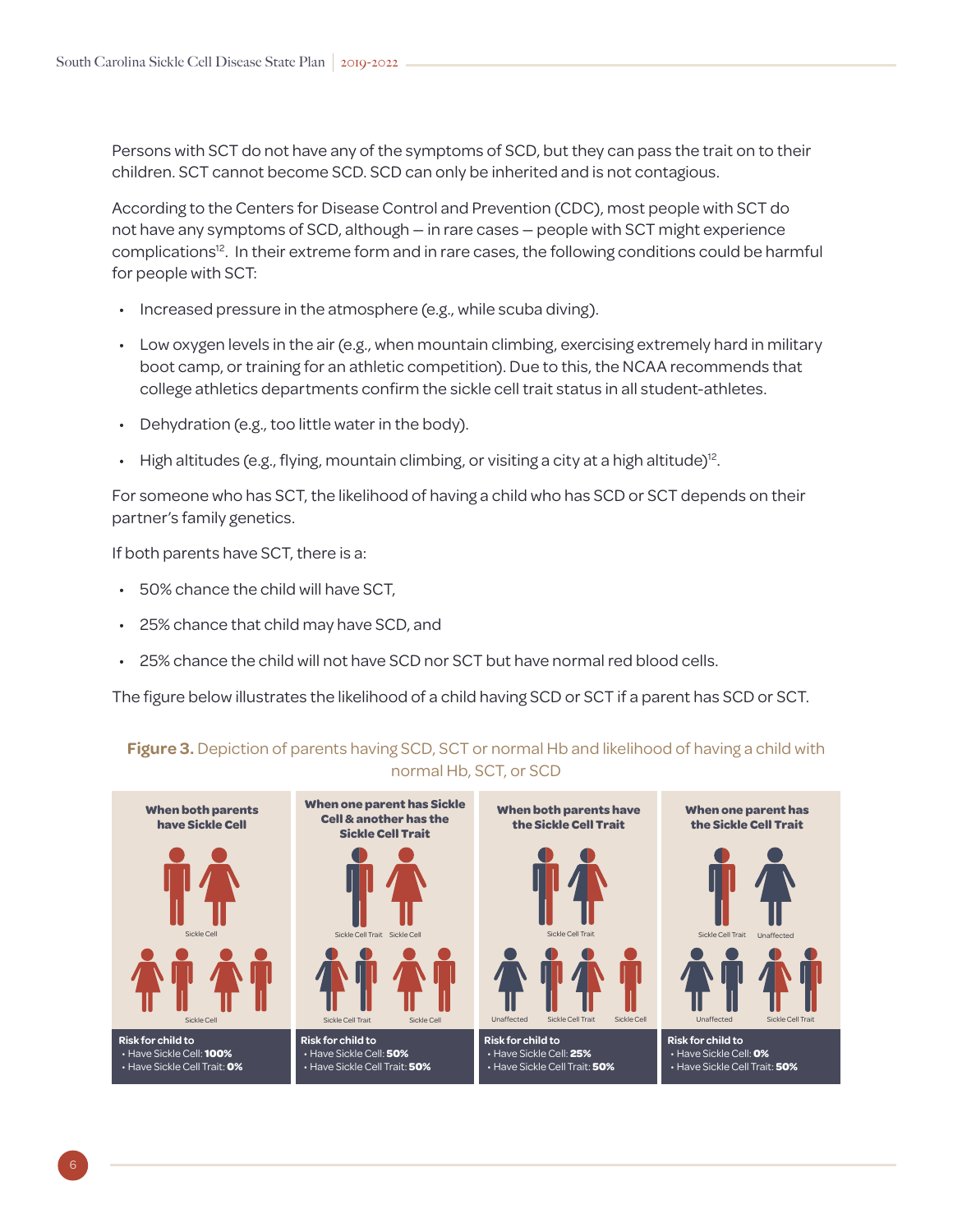In the United States, approximately 100,000 people have sickle cell disease<sup>11</sup>. Most of them are of African ancestry or identify themselves as black.

- About 1 in 13 African-American babies is born with SCT.
- About 1 million to 3 million Americans are affected by SCT.
- More than 100 million people worldwide have SCT.
- About 1 in every 365 black children is born with SCD.

There are also many people with this disease who come from Hispanic, southern European, Middle Eastern, southern Asia, or Asian Indian backgrounds<sup>11</sup>.

Currently the only cure for SCD is a bone marrow or stem cell transplant<sup>7</sup>. There are several treatment options used by physicians to manage the complications or pain crisis caused by SCD. In the US, newborn screening has improved early diagnosis of affected individuals so that education can be provided to parents of babies with SCD. Educating the parents helps ensure they understand the potential severity of the disease. Because of newborn screening, through the use of antibiotics given to help prevent early infection, vaccines, and education, more than 98% of affected children are now surviving to 18 years of age and older in the US.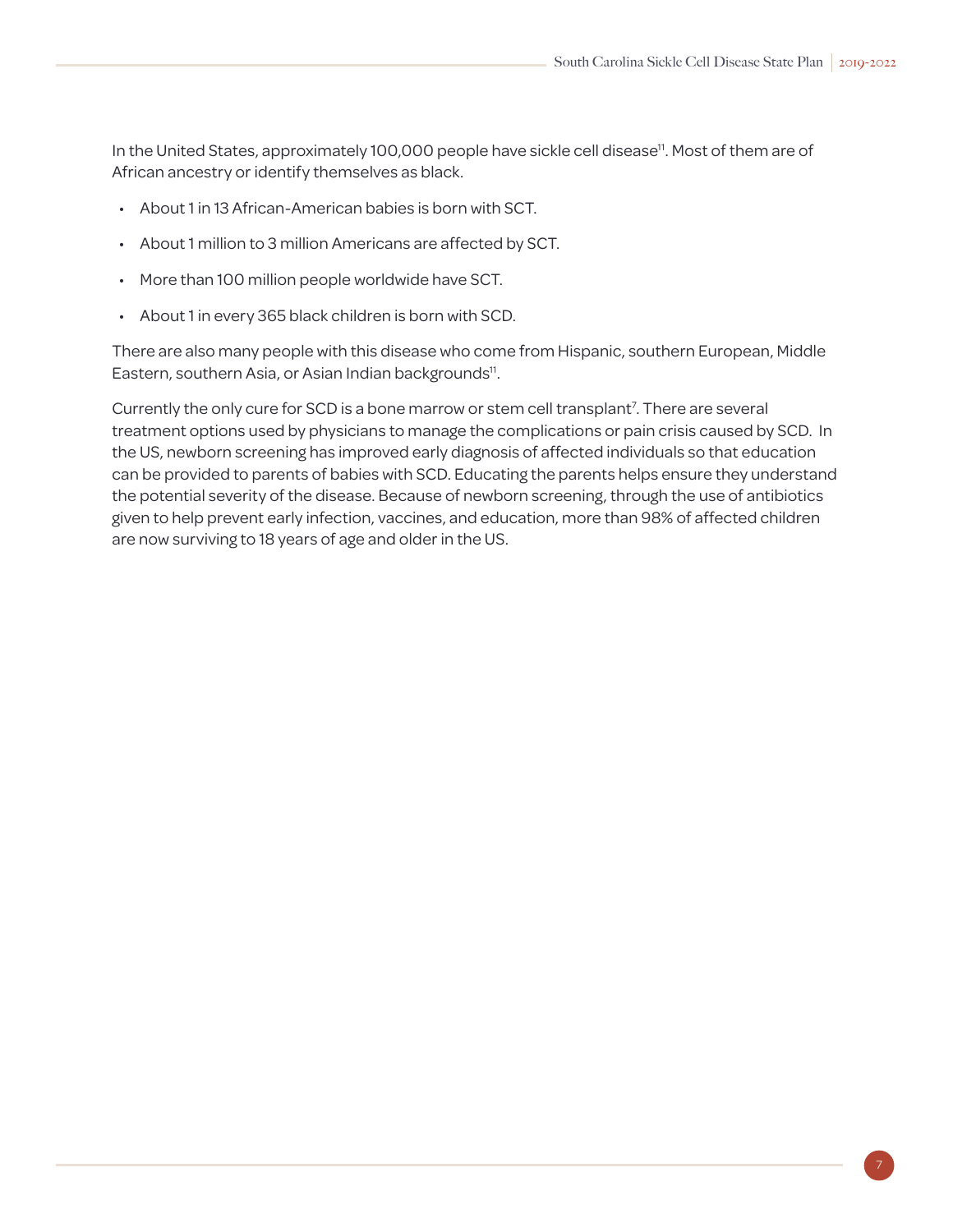# <span id="page-11-0"></span>Challenges of Sickle Cell Disease

For many who have SCD, daily living from birth can consist of potential crises, chronic pain, trips to the local emergency rooms, stigma of disease, and an overall compromised quality of life. It is very important for affected individuals to have an identified, knowledgeable provider to ensure they receive appropriate preventive care and management. In addition to SCD, affected people remain at risk for other health conditions, such as diabetes, high blood pressure, high cholesterol, or arthritis, that can further worsen their SCD. Treating and caring for SCD and other health conditions can become costly, difficult and time-consuming. In addition to the physical complications of SCD, there are associated emotional and socioeconomic stressors<sup>1</sup>.

Many individuals with SCD have full-time employment and require only intermittent care. However, others affected with SCD are profoundly debilitated. The disease can affect all aspects of a person's life, including mental, emotional, social, physical well-being and the environments in which they live and work. Appropriately managing SCD encompasses much more than medical treatments alone.

Even though the physical complications for someone with SCD may remain constant regardless of age, psychological and social areas of a person's life may be impacted differently as they get older. The table below illustrates the psychosocial challenges a person with SCD may face by age group.

| <b>Age Groups</b>                                           | <b>Psychosocial Challenges</b>                                                                                                                                                                                         |
|-------------------------------------------------------------|------------------------------------------------------------------------------------------------------------------------------------------------------------------------------------------------------------------------|
| Infant                                                      | Parent(s) of infants with SCD:                                                                                                                                                                                         |
| $(0-1)$ years)                                              | • Feelings of guilt, anger, fear, helplessness, and heartbreak due to their child's pain and fear                                                                                                                      |
|                                                             | • Sense of failure in trying to comfort their child                                                                                                                                                                    |
|                                                             | • Stress from financial impact and impact on careers                                                                                                                                                                   |
|                                                             | • Isolation due to fear of exposure to illness                                                                                                                                                                         |
|                                                             | • Lack of understanding about the disease and treatment/management                                                                                                                                                     |
|                                                             | • Family/marriage conflict and stress                                                                                                                                                                                  |
| Child: Toddler,                                             | • Poorer cognitive functioning (e.g., impaired intellect and attention)                                                                                                                                                |
| Preschool- and<br>Elementary-aged<br>$(1-12 \text{ years})$ | Impaired academic achievement/decreased learning opportunities                                                                                                                                                         |
|                                                             | • Caregivers and teachers lack understanding about SCD and may label children as having<br>"behavior problems"                                                                                                         |
|                                                             | • Visio-motor (i.e., hand-eye coordination) impairment                                                                                                                                                                 |
| Adolescent<br>$(13-19 \text{ years})$                       | • Decreased executive functioning (e.g., difficulty organizing, difficulty in planning and<br>initiation, inability to multi-task, difficulty with abstract concepts, mood swings, socially<br>inappropriate behavior) |
|                                                             | • Poor body image, poor self-concept, low self-esteem                                                                                                                                                                  |
|                                                             | • Increased anxiety (socially, academically, with relationships)                                                                                                                                                       |

#### **Table 1.** Psychosocial Challenges of SCD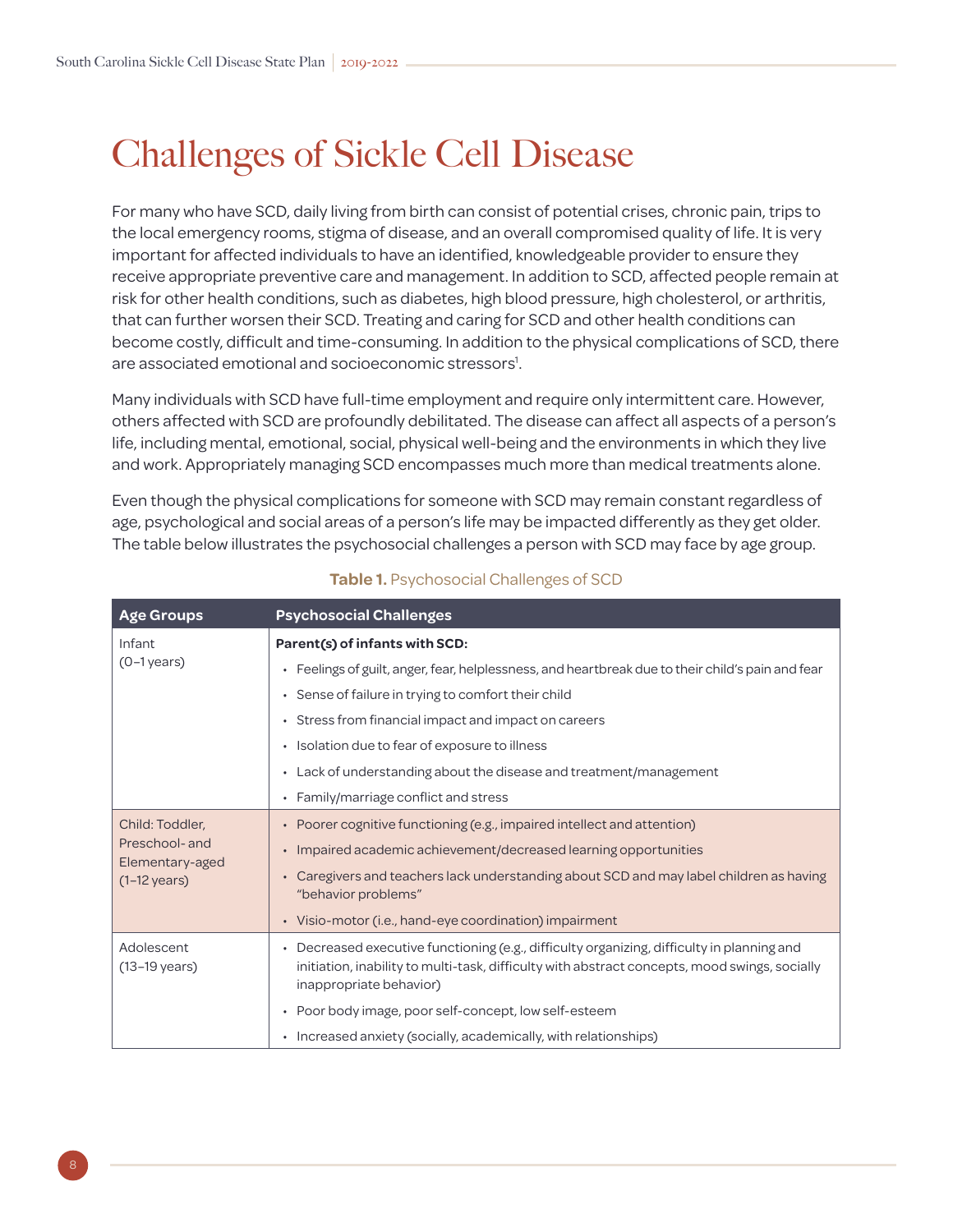| Young adult<br>(20-39 years)           | • Deal with health-related stigma transitioning from pediatric to adult care (e.g., burdened<br>by providers' suspicions of being "drug seekers" and their lack of understanding about<br>disease) |
|----------------------------------------|----------------------------------------------------------------------------------------------------------------------------------------------------------------------------------------------------|
|                                        | • Difficulty forming and maintaining romantic relationships (impaired sexual functioning)                                                                                                          |
|                                        | • Anxiety of low employment rates and job retention                                                                                                                                                |
| Older adult<br>$(40 + \mathrm{years})$ | • Anxiety/fear of body deterioration (fear of dying early)<br>Distress over employment/finances                                                                                                    |
|                                        | • Depressive symptoms (i.e., feelings of isolation, hopelessness, and despair)                                                                                                                     |

In addition to the psychosocial factors that present everyday barriers, other issues impacting the lives of people with SCD are the closing of rural hospitals and urgent care centers, a lack of appropriate means of travel, the inability to maintain full-time employment and the lack of insurance.

In SC many rural hospitals and urgent care centers have closed, which causes many people to travel farther to receive medical care. For those with SCD, traveling can be particularly difficult and can trigger pain episodes. In addition, SC is faced with profound socioeconomic disparities. South Carolina has a higher average of uninsured individuals of 15% under the age of 65 versus the national average of 12%<sup>5</sup>. Of the total population in South Carolina, 15% of uninsured individuals are between the ages of 18 and  $65<sup>5</sup>$ .

### Sickle Cell Disease Patients and their Hospital Encounters in South Carolina, 2016

As mentioned previously, those living with SCD often require acute care, including frequent visits to the emergency room. DHEC staff in the Bureau of Health Improvement and Equity analyzed uniform billing data for emergency department (ED) and inpatient hospitalization discharges in the state, excluding data from the military health system, for all primary and secondary SCD encounters according to ICD-10 diagnostic codes for 2016.

The ED and hospitalization datasets were combined, and descriptive analyses were conducted to examine patient characteristics such as age, race, gender, payer type, and region of residence and to further explore ED visits and hospitalizations for SCD. The final dataset consisted of 1,977 patients with a total of 11,896 hospital encounters. Characteristics of individuals with SCD and their hospital encounters are shown in the table below.

In 2016, there were a total number of 11,869 hospital encounters; 73.1% were ED visits (n=8,679), and 3,217 (27.0%) were inpatient hospitalizations. Most patients with a hospital encounter based on 2016 discharges were less than 18 years of age (33.6%) and aged 30-44 (23.2%). Almost 99% of patients were African American, and just under half of all patients had Medicaid as the payer (48.0%). Most patients with a hospital encounter in 2016 lived in the Upstate region (34.0%), followed by the Midlands (26.7%), Pee Dee (23.7%), and Lowcountry (15.5%) regions. Out of the 1,977 patients with a hospital encounter, 1,599 (80.9%) had an ED visit, and 1,163 (58.8%) were hospitalized.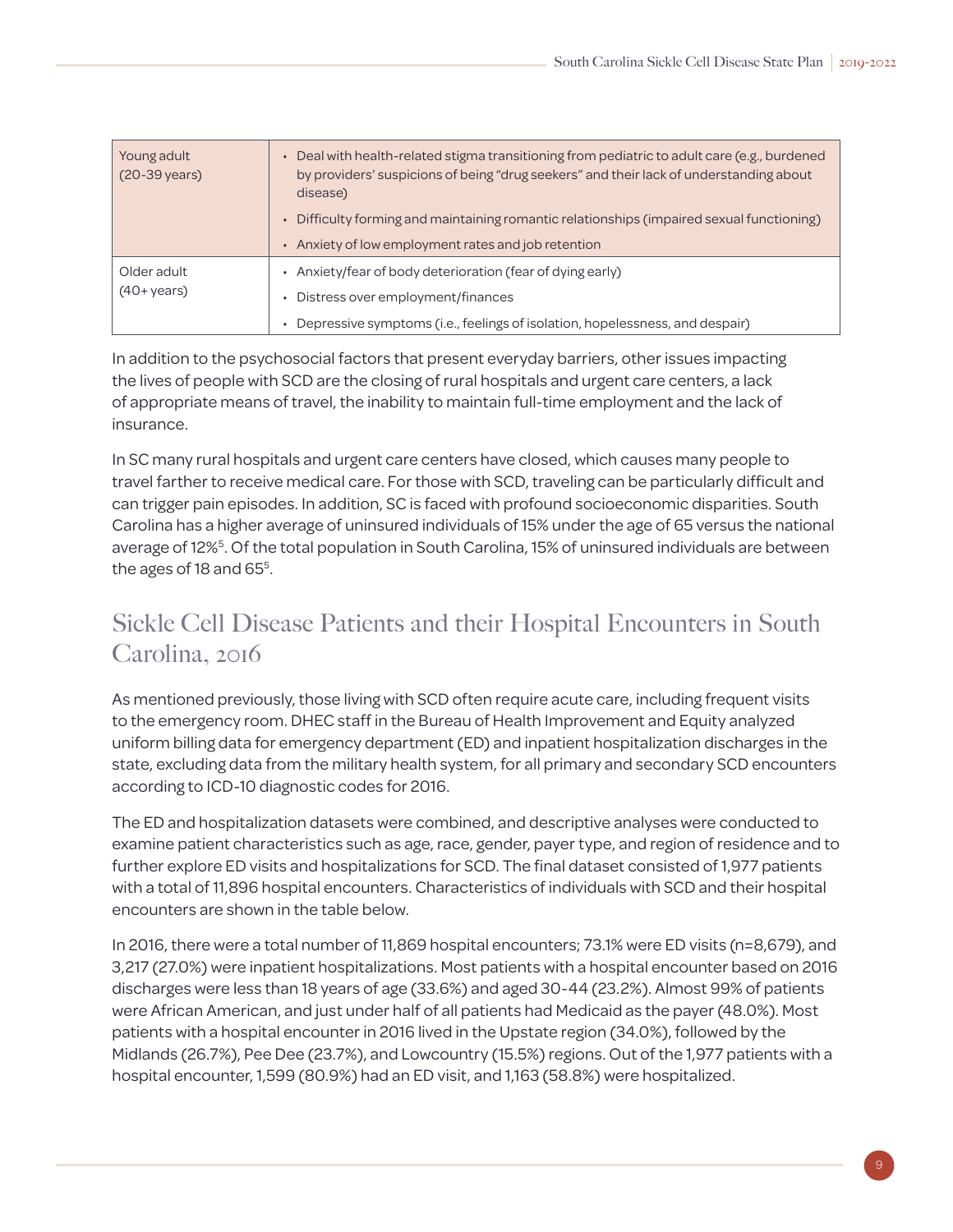| <b>Patient characteristics</b>          | <b>Number (percent)</b>  |
|-----------------------------------------|--------------------------|
|                                         |                          |
| Age (in years)                          |                          |
|                                         |                          |
|                                         |                          |
|                                         |                          |
|                                         |                          |
|                                         |                          |
|                                         |                          |
|                                         |                          |
| Gender                                  |                          |
|                                         |                          |
|                                         |                          |
| Race                                    |                          |
|                                         |                          |
|                                         |                          |
|                                         |                          |
| Expected payer                          |                          |
|                                         |                          |
|                                         |                          |
|                                         |                          |
|                                         |                          |
| Region of residence                     |                          |
|                                         |                          |
|                                         |                          |
|                                         |                          |
|                                         |                          |
| Type of hospital encounter <sup>b</sup> |                          |
|                                         |                          |
|                                         |                          |
| <b>Encounter characteristics</b>        | <b>Number (percenta)</b> |
|                                         |                          |
| Type of hospital encounter              |                          |
|                                         |                          |
|                                         |                          |

#### Table 2. Characteristics of SCD patients and hospital encounters in SC

<sup>a</sup> Percentages may not total 100 due to missing or rounding.

<sup>b</sup> These categories are not mutually exclusive.

Source: SC Revenue and Fiscal Affairs (RFA) Inpatient Discharges and ED Visits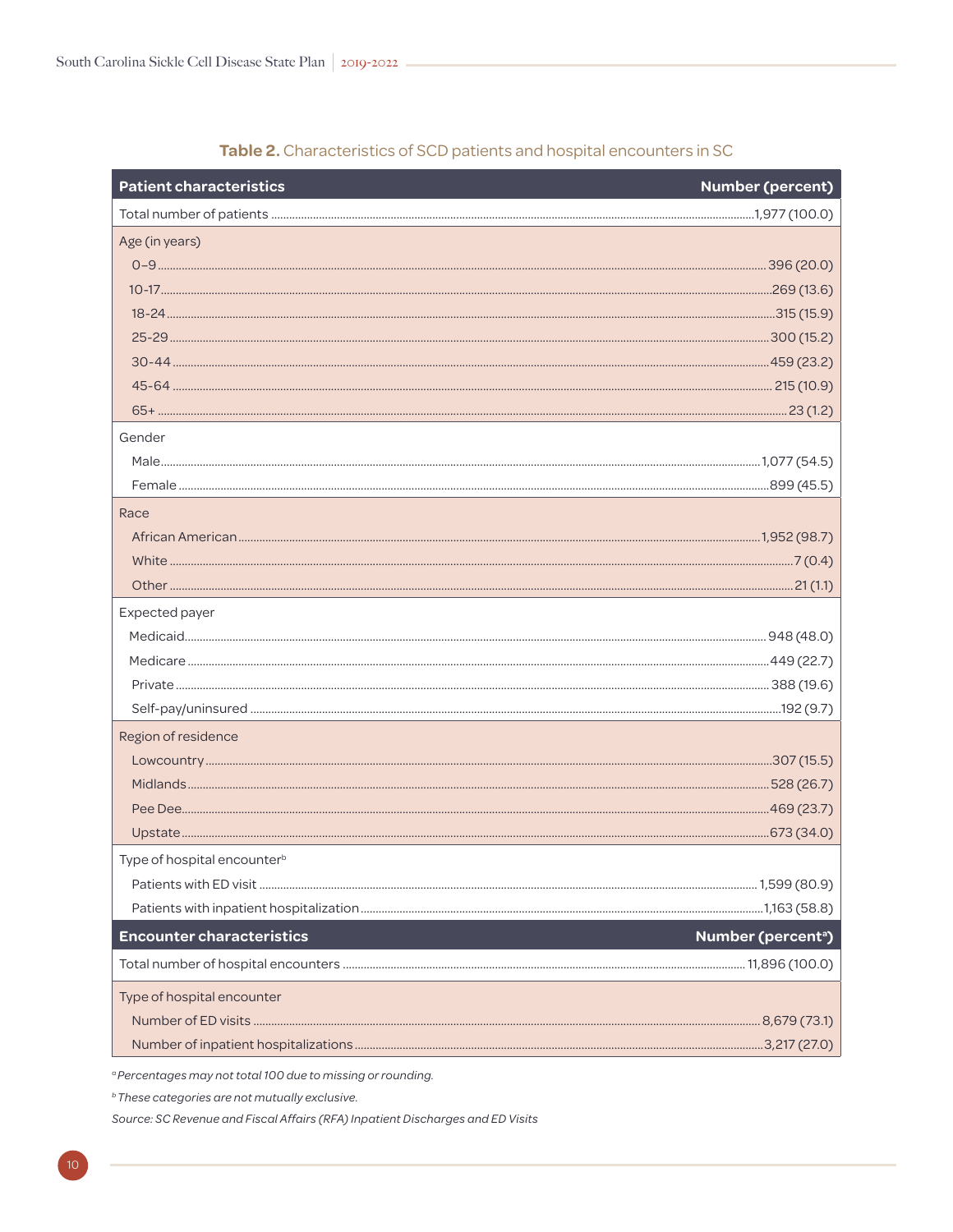#### **Further examination of 2016 ED discharge data showed:**

- 1,599 patients with SCD had 8,679 visits to the ED in South Carolina
- Average number of ED encounters per patient for SCD was 5.42
- Majority of ED patients were 45 years of age or younger (89.7%)
	- ✗ Based on the age ranges above, out of all ED visits due to SCD, the majority were among 25-30-year olds (30.5%), followed by 31-45-yearolds (29.1%)
- Almost 99% of the patients with at least one ED visit in 2016 were African American (n=1,580)
- ED visits by source of payment showed most patients were covered by Medicaid (47.1%) or Medicare (22.3%)
- Although females represented 54% (n=861) of the 1,599 patients, they represented only 43% (n=3,724) of the total number of visits, indicating men had more ED visits
- 34.9% of the ED patients were from the Lowcountry, 26.9% from the Midlands, 23.3% from the Pee Dee, and 15% were from the Upstate
- Total ED charges for SCD in 2016 were \$32.2 million, with an average charge of \$3,705 per encounter

#### **Further examination of 2016 inpatient hospital discharge data showed:**

- 1,163 patients with SCD had a total of 3,217 inpatient hospitalizations
- Average number of inpatient encounters for SCD in 2016 was 2.76, with a minimum of 1 and a maximum of 31 visits
- Majority of the inpatient hospitalizations were for the 31-45 age group (27.5%)
- Inpatient hospitalizations by source of payment showed the majority of encounters were paid by Medicare (31.4%) or Medicaid (53.6%)
- Majority of hospitalizations were African American (98.8%), female (57.7%), and residents of the Lowcountry Public Health Region (35.8%)
- Total healthcare charges pertaining to inpatient hospitalizations for SCD was \$93.4 million, with an average hospitalization charge of \$29,041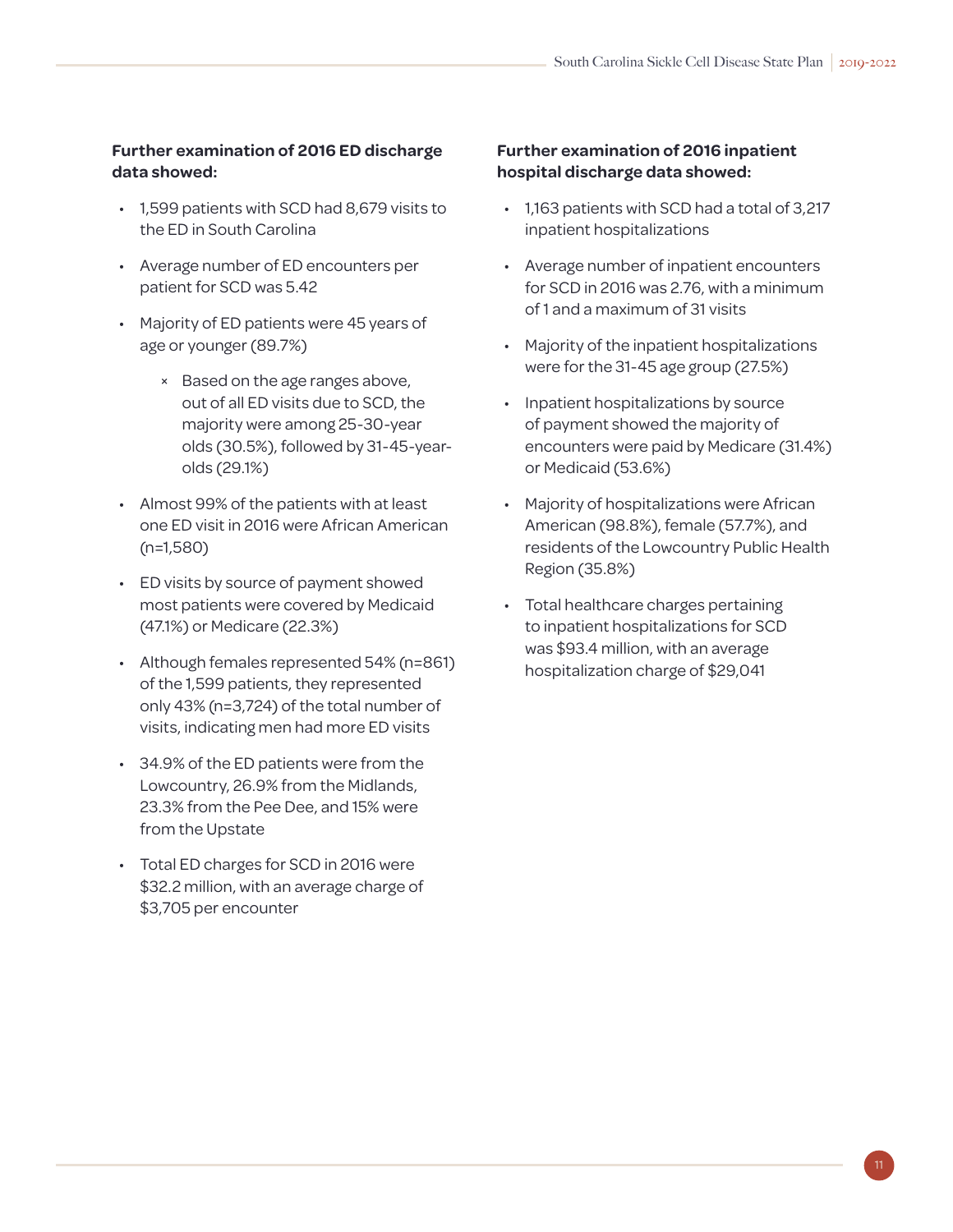The data above demonstrates the extraordinary burden of SCD on the affected individual as well as the caregivers and the medical system. This state plan is designed to highlight some of the barriers faced by those affected by SCD in order to develop strategies to overcome those barriers. These barriers were identified by a large group of stakeholders, including patients, providers, families and communities caring for those living with SCD.

In order to optimally manage SCD, a multi-dimensional approach is required. This state plan identifies current gaps in the management of SCD in South Carolina:

- Lack of providers
- Lack of education for providers
- Insufficient financial sustainability
- Need for public awareness
- Limited access to care
- Limited statewide data surveillance system

South Carolina needs a supported, multi-dimensional treatment system across the lifespan that meets the needs of patients and families affected with SCD.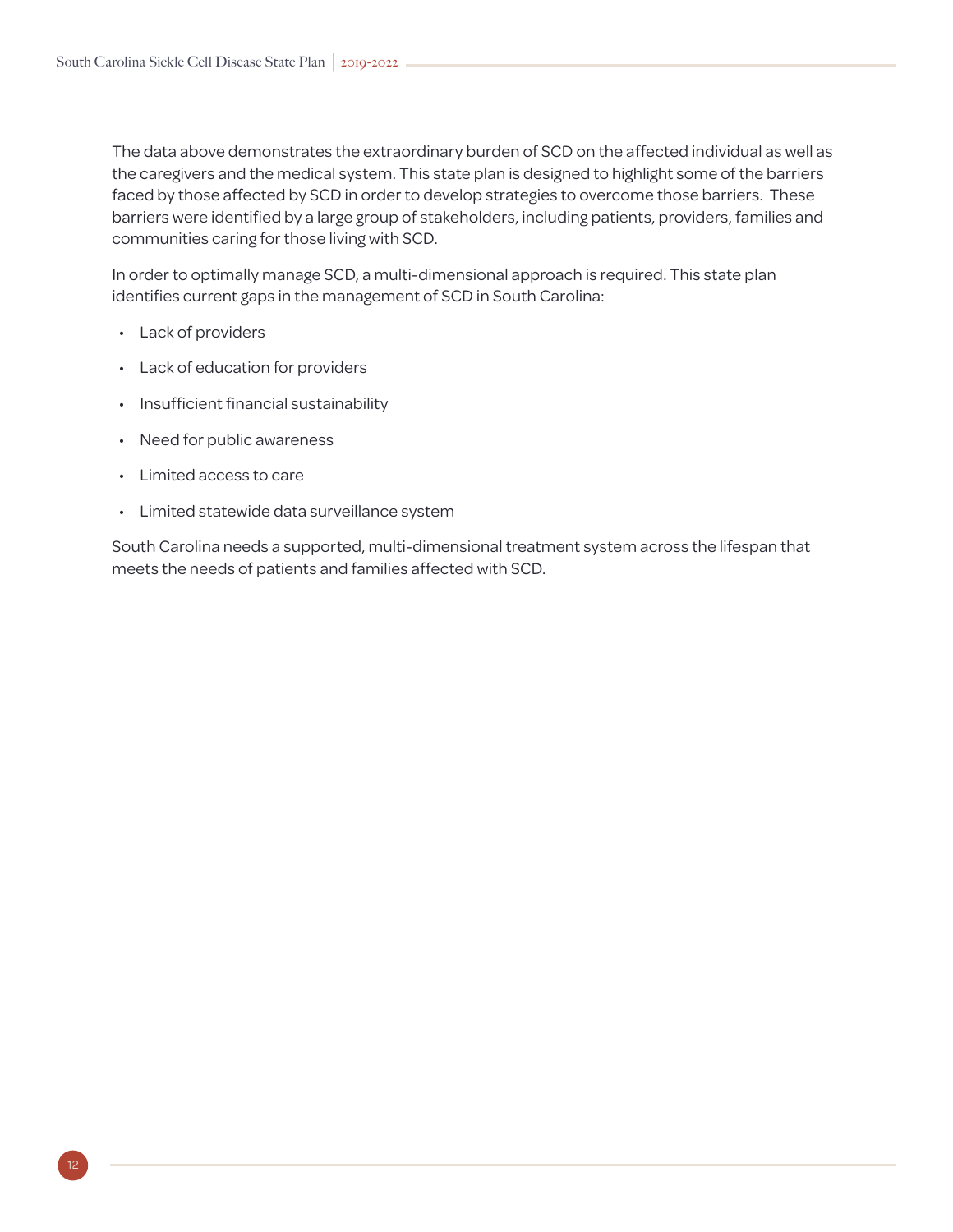# <span id="page-16-0"></span>History of Sickle Cell Disease Programs and Services in South Carolina

### Community-Based Organizations and Funding

Initiated in phases in 1971 and 1972, both the Charleston County Comprehensive Health Planning Board and the Committee on Better Racial Assurance Agency (COBRA) received funding to initiate a sickle cell disease program with DHEC. These supportive services consisted of educating the public about SCD, providing testing and counseling to individuals and families with SCD, and providing patient support.

In the 1980s South Carolina received block grant funding; a portion was set aside to support three community-based organizations (CBOs) that were providing access to genetic testing, counseling, patient support services, and public awareness about SCD. The COBRA Sickle Cell Program, James R. Clark Memorial Sickle Cell Foundation and Louvenia D. Barksdale Sickle Cell Anemia Foundation located in Charleston, Columbia and Spartanburg respectively, received contracts from DHEC. Upon the state receiving additional funding for SCD, Orangeburg Area Sickle Cell Anemia Foundation began covering six of the 16 counties that COBRA previously served.

### Newborn Screening in South Carolina

From 1985 to 1987, COBRA initiated a Newborn Screening Pilot Project. Dr. Charles Darby, the Medical University of South Carolina (MUSC) Pediatrics Department Chair, and Dr. Shashidhar Pai, pediatric geneticist, led MUSC's involvement in the project. During this time infants were tested at birth, DHEC laboratories provided analysis, and MUSC confirmed the analysis. In 1985, the prophylactic penicillin (PROPS) study demonstrated that early initiation of penicillin prophylaxis in children with SCD would dramatically decrease blood infections in at-risk infants. As a result of the pilot project, sickle cell was included on the newborn screening panel. Testing began statewide in 1987 per recommendations from COBRA and Dr. James Eckman with the Emory University Department of Medicine and director of the Comprehensive Sickle Cell Center at Grady Health Systems in Atlanta, and with support from the other CBO directors and representatives.

Prior to 1995, the infrastructure to support the identification and treatment of SCD in South Carolina was not defined. With data from the pilot programs and the PROPS study as background, Proviso 30.13 was enacted by the South Carolina Legislature and provided funding for CBOs. Proviso funding continues to support activities performed by the sickle cell CBOs to provide access to genetic testing, prevention programs, education programs, and counseling for families with infants identified with SCT from newborn screening results. Additionally, a portion of the funds are used to support DHEC's Sickle Cell Program.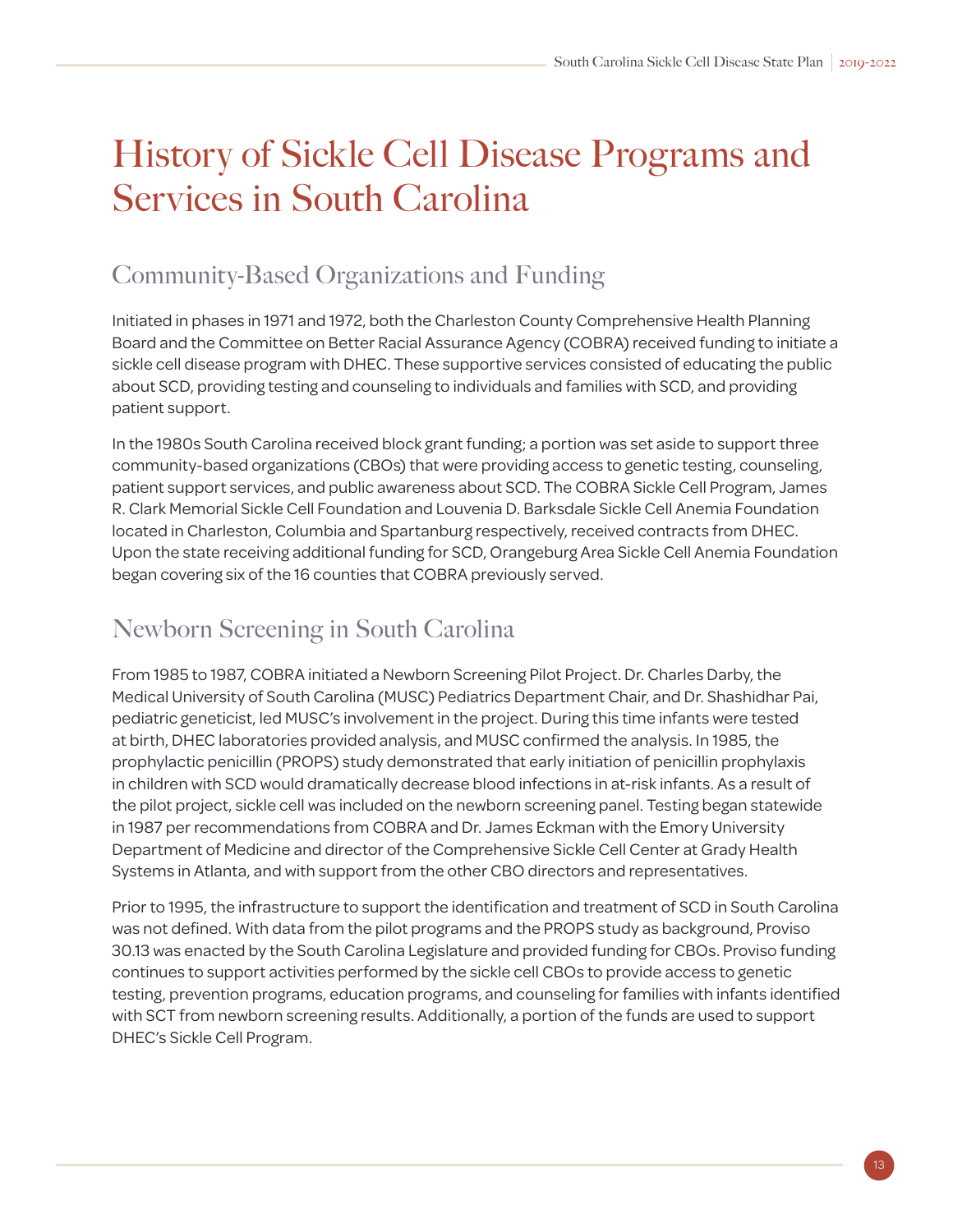In 2004, the Sickle Cell Treatment Act (SCTA) was included as part of the American Jobs Creation Act. This was the first major legislative move on the national level in more than 30 years that focused on SCD<sup>13</sup>. The SCTA brought national attention to this devastating illness and demonstrated the need for an increase in SCD funding and awareness. The law furthermore provided funding for genetic counseling, community outreach and education, and the establishment of 40 SCD treatment programs. Offering the opportunity to improve health outcomes for individuals with SCD, the SCTA of 2004 increased the emphasis of equity and quality. These newly established clinics were funded for five years.

In 2006, newborn screening for SCD became federal law. Through newborn screening, infants with SCD are referred to a hematologist within the first month of life for initiation of penicillin therapy, counseling and education. In South Carolina, children born with SCT continue to be referred to one of the four sickle cell CBOs.

### Department of Health and Environmental Control and SCD

In 1995, the first statewide SCD plan was initiated by DHEC and CBO representatives. The goal of this plan was to increase sustainable funding to support SCD-related services and hire a statewide director of SCD within DHEC.

In addition to the services above, additional allocation was provided to DHEC starting in 2014 to provide educational training on SCD for physicians, nurses and hospital staff. To enhance SCD awareness and education, each CBO received additional funds to host an annual symposium in their respective region. Over the last four years, attendance at these conferences and follow-up evaluations have shown that attendees found the training opportunities to be useful, appreciated and anticipated.

DHEC continues to allocate resources to the Sickle Cell Program, which provides care coordination and payment services for qualified individuals who have sickle cell. Starting in September 2016, Children and Youth with Special Health Care Needs (CYSHCN) and Newborn Screening Follow-Up (NBS) within DHEC collaborated to ensure infants with an abnormal result indicating SCD via NBS test results are receiving proper care and treatment and have a medical home. In December 2017, DHEC partnered with Patient Services, Incorporated (PSI) to pilot a premium assistance program for eligible clients enrolled under the DHEC program to assist with health insurance coverage.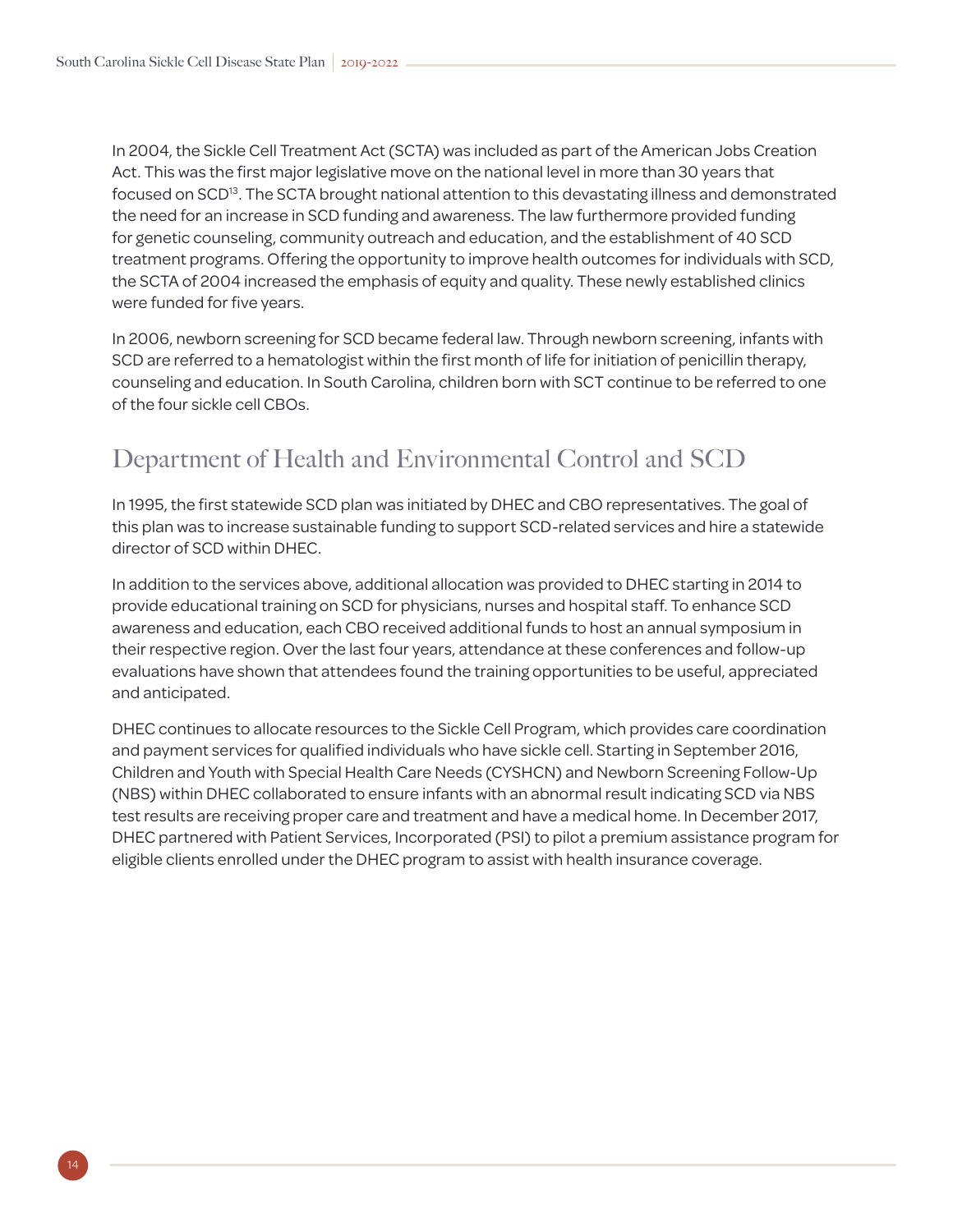### Current Events: SCD in South Carolina

Success in the identification and treatment of children with SCD over the past 20 years has led to a much larger affected adult population. With the increased patient population, there is an increased need for medical providers, resources and treatment for persons living with SCD in South Carolina. Thus, as part of the 2015-2016 South Carolina General Assembly's 121st Session, the Sickle Cell Disease Study Committee was authorized by Proviso 117.126 of the 2015-2016 South Carolina Appropriation Act. This committee was charged with examining existing services and resources available to children and adults living with SCD. In addition, the committee was to establish partnerships with institutions, communities and a statewide network of providers for adults with the disease. The committe also was to establish a comprehensive education and treatment program for adults, as well as standardized treatment and emergency room protocols.

The study committee's recommendations were released at the end of the legislative session in June 2016. The findings illustrated that medical and policy experts, health care administrators, and funding sources must work together to develop legislative and programmatic changes for the residents of South Carolina with sickle cell disease<sup>9</sup>. A recommendation of the Sickle Cell Disease Study Committee also included the need for a Sickle Cell State Plan.<sup>9</sup>

Other findings from the study committee report included:

- a. The need for greater public awareness about SCD
- b. The need for more and better education about the SCD processes, including best medical practices for health care providers (HCPs), especially for physicians and nurses who care for adults in primary care and emergency departments
- c. The need for more funding for sickle cell disease programs to improve access to health care in both urban and rural regions of the state as well as better care coordination among providers at all levels

During the same year, Dr. Julie Kanter with the Medical University of South Carolina (MUSC) in Charleston, SC, established the South Carolina Sickle Cell Network (SC)2 with funding provided by the Duke Endowment. (SC)2 is a sickle cell disease network aimed at ensuring all affected individuals living in SC have access to both a primary care physician and a SCD specialist. The goals of the network are to enhance access to care for affected individuals, educate local providers to develop knowledge and self-efficacy in treating and managing SCD, and improve cost of care through increased quality of care. In addition, by using a hub-and-spokes model of care and harnessing the resources of the state, including telemedicine and community hospitals, (SC)2 is working to maintain SCD care clinics in these hospitals to keep local care as "local" as possible. A state-based voluntary registry has also been initiated as part of (SC)2 to allow individuals with SCD to receive their individualized-care plans when needing acute care and to better characterize SCD within the state.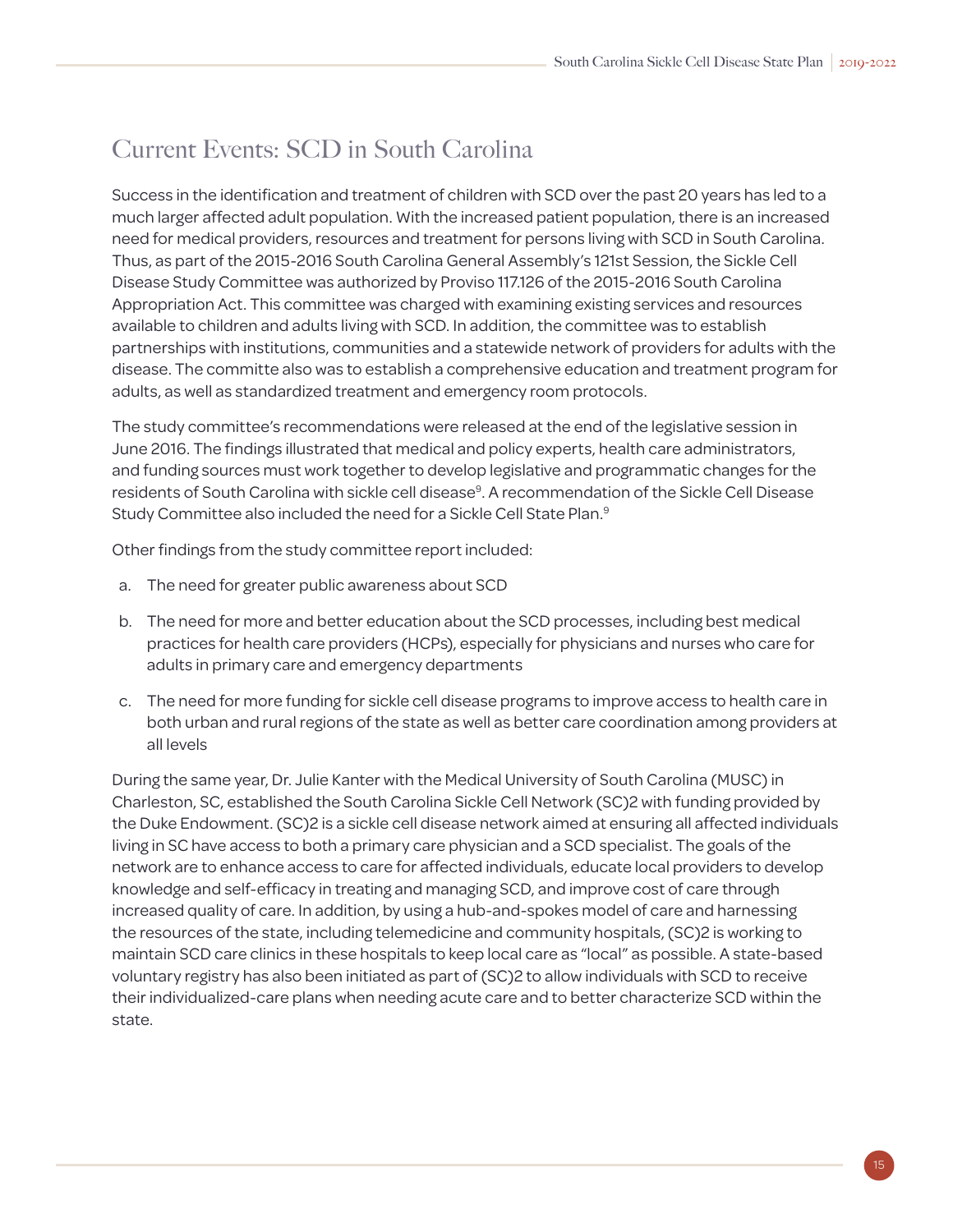In response to the Sickle Cell Disease Study Committee report, DHEC convened a group of stakeholders from multi-disciplinary agencies to develop the South Carolina Sickle Cell Disease State Plan in A Call to Action. This group of stakeholders, known as the South Carolina Sickle Cell Disease Advocacy Team (SCSCDAT), includes physicians, hematologists, nurses, care coordinators, government agencies, non-profit organizations, Medicaid managed care organizations, and families and individuals living with SCD. The state plan is divided to address the following section areas:

- Public Awareness and Education
- Health Care Provider Education (including students and trainees)
- Improving Access to Health Care
- Sustained and Increased Funding

To assist in the development of the state plan, DHEC received funding from Health Resources and Services Administration (HRSA) to secure a public health consultant to provide technical assistance (TA).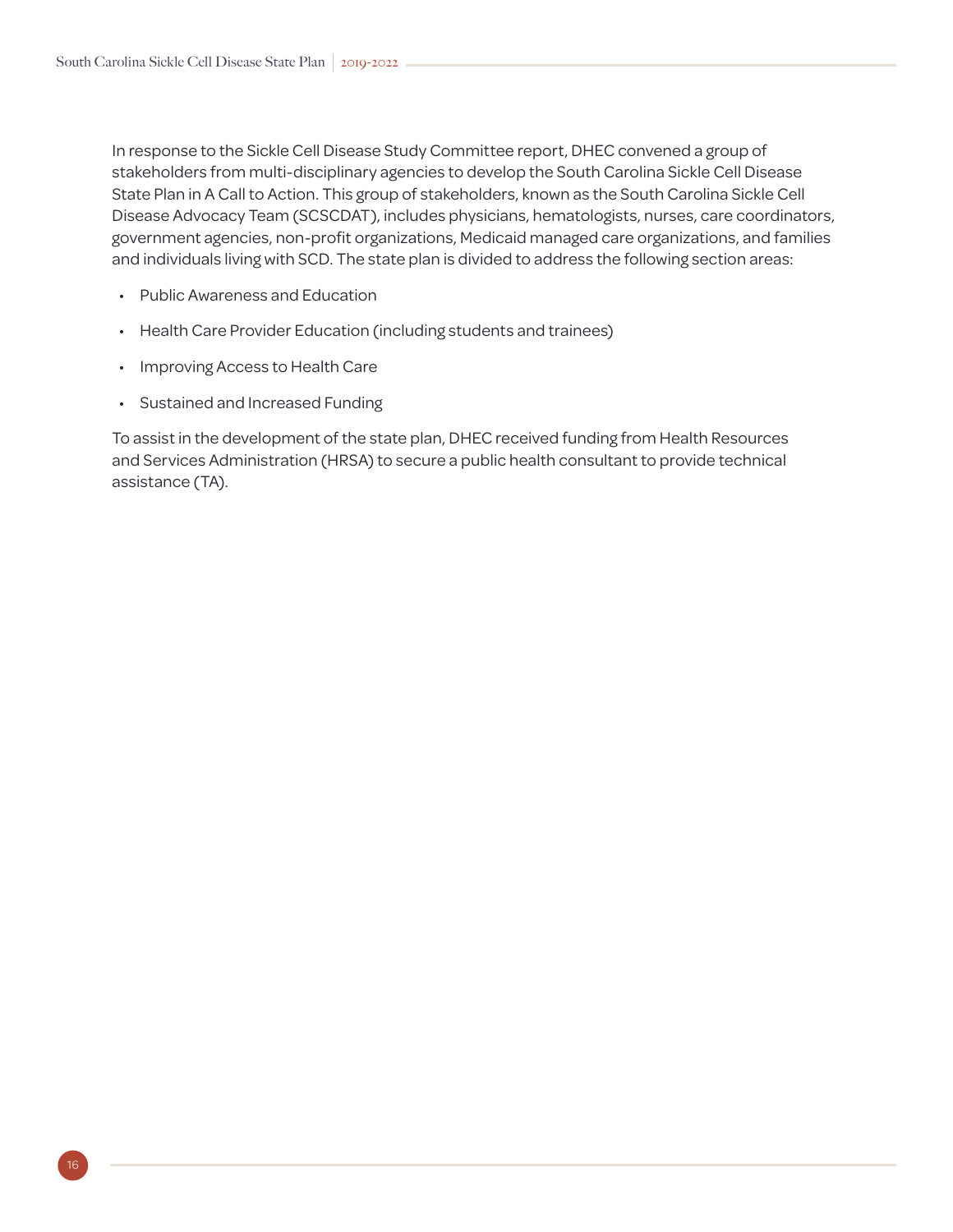

### Key Highlights:

- **1971–1972** Sickle Cell Services offered to the public.
- **July 1987** SCD added to the newborn screening testing panel statewide.
- **November 2015** MUSC received Duke Endowment funding to start the South Carolina Sickle Cell Network (SC)2 led by Dr. Julie Kanter.
- **June 2016** Sickle Cell Disease Study Committee releases recommendations for addressing SCD in South Carolina, including the need for a state plan.
- **February 2017** DHEC held first stakeholders meeting to develop a state plan addressing gaps and critical issues impacting persons living with SCD in South Carolina.
- **May 2018** SC Governor McMaster approved June 19th "Sickle Cell Day in South Carolina."
- **November 2018** Proposed completion of the Sickle Cell State Plan.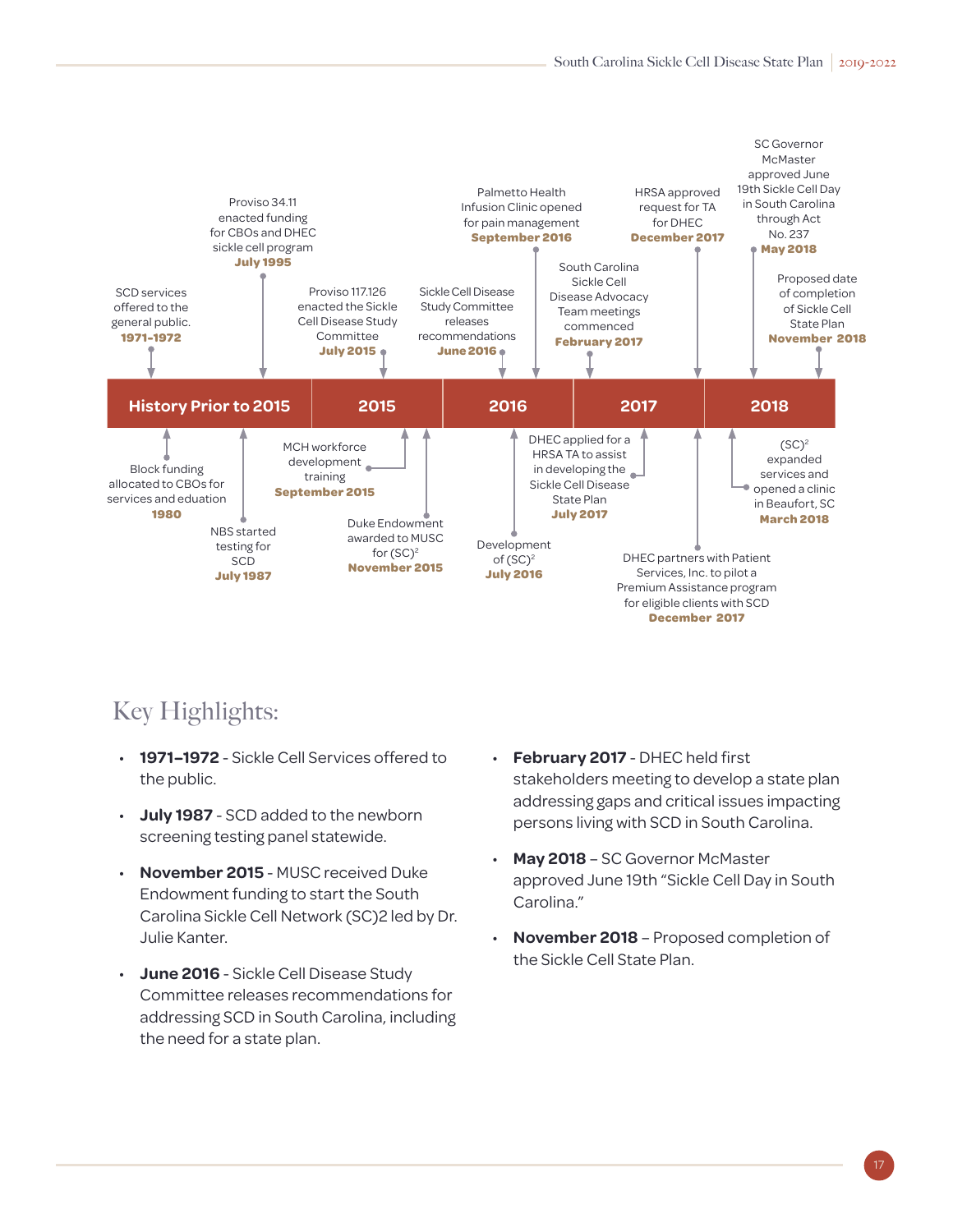### <span id="page-21-0"></span>State Plan Partners

The South Carolina Sickle Cell Disease Advocacy Team will collaborate to implement strategies and activities outlined in the state plan. Partnerships are vital in coordinating efforts among partnering organizations and agencies. These partnerships have been identified by the team and will help maximize resources to achieve successful implementation of identified strategies across South Carolina.

The current state plan partners include:

**Academic Medical Centers:** The academic and research hospitals consist of the Medical University of South Carolina, Palmetto Health/University of South Carolina School of Medicine, and Greenville Health Systems. These hospitals continue to support the clinical care of individuals with sickle cell disease.

**First Choice by Select Health of South Carolina (First Choice):** Select Health of South Carolina is one of South Carolina's Medicaid managed care organizations providing access to healthcare.

**Molina Healthcare (Molina):** Molina Healthcare is a multi-state health care organization that arranges for the delivery of health care services and offers health information management solutions to nearly 5 million individuals and families who receive their care through Medicaid, Medicare and other government-funded programs in 15 states.

**SC Association of School Nurses (SCASN):** The South Carolina Association of School Nurses promotes the delivery of quality health programs to the school population and school community by strengthening the growth of professional school health nurses and advancing the practice of school nursing.

**SC Commission for Minority Affairs (CMA):** The South Carolina Commission for Minority Affairs was created to provide the citizens of the state with a single point of contact for information regarding the state's minority population. The primary focus of the commission is to provide statistical data and technical assistance for research and planning, to disseminate statistically significant data and its impact on the minority community, publish a statewide statistical abstract, establish advisory committees representative of the minority population, seek funding to implement programs for minority groups, and promote regulations.

**SC Department of Education (DOE):** The South Carolina Department of Education oversees public K-12 education in South Carolina. The mission of the DOE is to provide leadership and support so that all public education students graduate prepared for success.

**SC Department of Health and Environmental Control (DHEC):** The South Carolina Department of Health and Environmental Control (DHEC) is the state regulatory agency charged with promoting and protecting the state's public health and its land, air, and water quality as authorized by federal and state law. These bureaus and departments will provide support to implement identified activities: Camp Burnt Gin, Bureau of Chronic Disease and Injury Prevention, Newborn Screening Follow-Up, Bureau of Laboratories, and Bureau of Maternal and Child Health.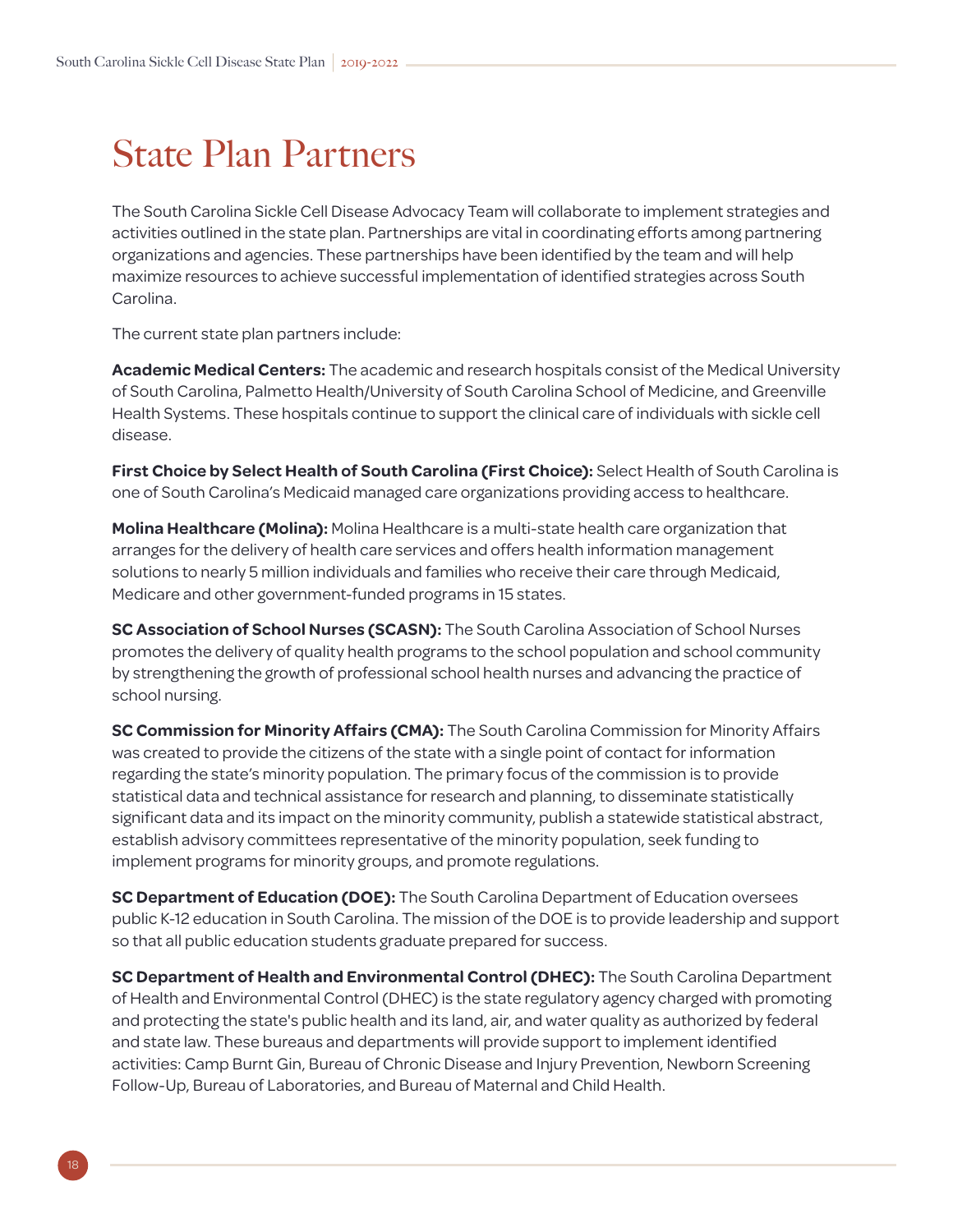**SC Department of Health and Human Services (DHHS):** The South Carolina Department of Health and Human Services is the state agency responsible for administering the state Medicaid program.

**SC Department of Mental Health (DMH):** The South Carolina Department of Mental Health is committed to providing quality mental health services to residents of South Carolina.

**SC Hospital Association (SCHA):** The South Carolina Hospital Association is a private, not-forprofit organization made up of some 100-member hospitals and health systems and about 900 personal members associated with their institutional members. The South Carolina Hospital Association serves as the collective voice of the state's hospital community.

**SC Medical Association (SCMA):** SCMA's purpose is to promote the highest quality of medical care through advocacy on the behalf of physicians and patients, continuing medical education, and the promotion of medical and practice management best practices.

**SC Primary Health Care Association (SCPHCA):** The South Carolina Primary Health Care Association is the unifying organization for Community Health Centers (CHCs) in South Carolina. CHCs are community-based, non-profit organizations that provide comprehensive, high-quality, patient-focused health care services in a culturally appropriate manner. The goals of the SCPHCA include meeting the needs of low-income, uninsured, isolated, vulnerable, and special needs populations and to reduce health disparities across the state by strengthening the CHCs.

**SC State School Nurse Consultant (SNC):** The South Carolina Department of Health and Environmental Control (DHEC) and the state Department of Education (DOE) jointly employ a State School Nurse Consultant. The State School Nurse Consultant provides guidance regarding school health and school nursing services to school districts and other entities upon request.

**School Social Workers Association of SC (SSWA):** The School Social Workers Association of South Carolina is dedicated to improving the quality of life and education for children and families through advocacy, professional development and providing access to information.

#### **Sickle Cell Community-Based Organizations (CBOs):**

- **Committee On Better Racial Assurance (COBRA):** The goal of COBRA's Sickle Cell program is to help patients and citizens make informed life-time choices regarding Sickle Cell disorders and their clinically significant variants. COBRA's mission is to serve the citizens of South Carolina's Lowcountry to help them become aware, informed, educated, tested by consent, counseled, supported and assisted to the extent of available resources.
- **James R. Clark Memorial Sickle Cell Foundation:** Founded in 1972, the foundation provides a wide range of services to individuals who have sickle cell trait and sickle cell disease and their families. Services include genetic screening and counseling; nurse and community health worker case management; patient, professional, and community education; patient advocacy services; and emergency client assistance.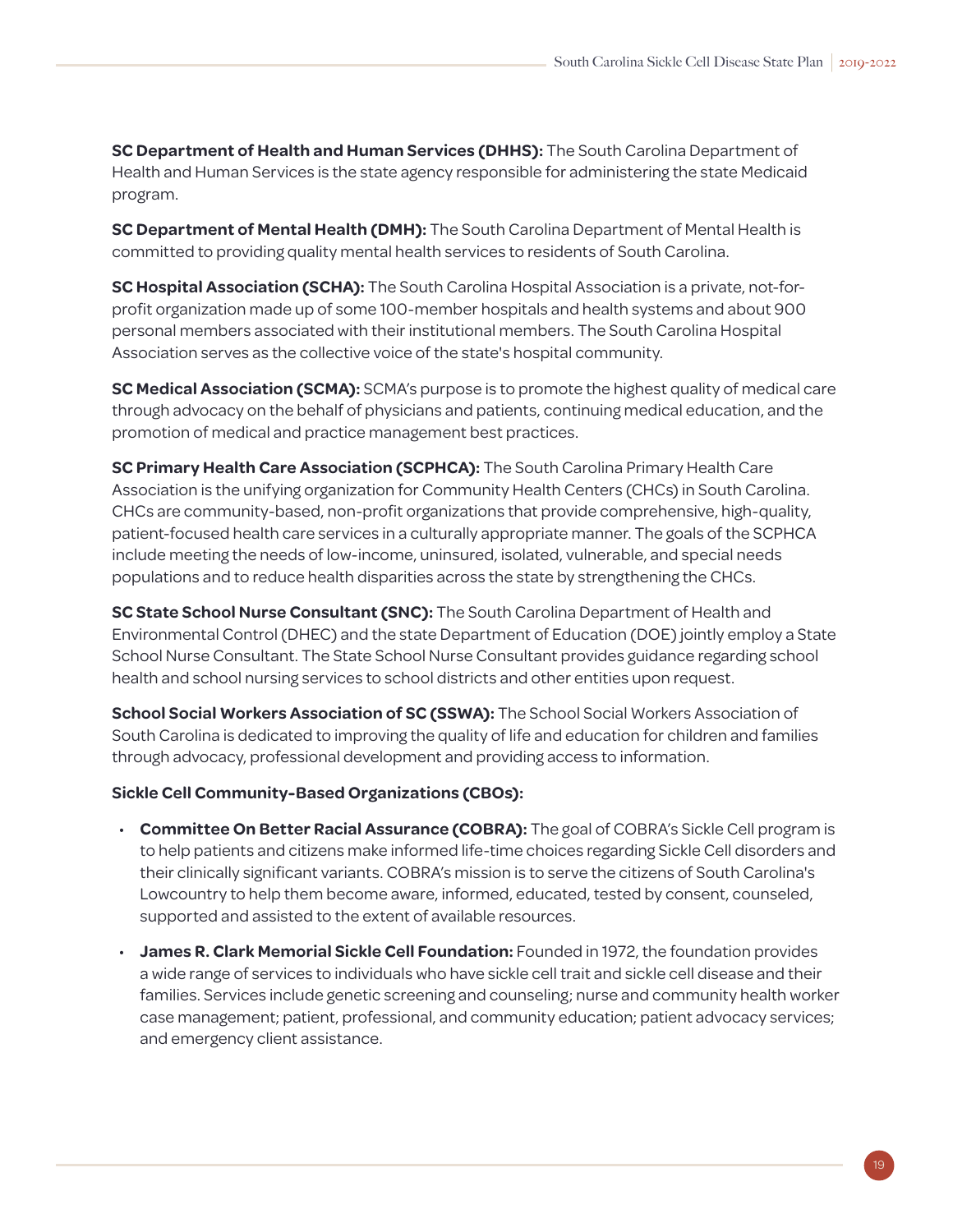- **Louvenia D. Barksdale Sickle Cell Foundation:** The L.D. Barksdale Sickle Cell Anemia Foundation was organized in 1974 by Mrs. L.D. Barksdale, a Spartanburg educator who saw a need and became an advocate for individuals with sickle cell anemia in Spartanburg County. The mission of the L.D. Barksdale Sickle Cell Anemia Foundation is to optimize the quality of health care and the quality of life for individuals and families impacted by the presence of the sickle cell disease in the upstate region of South Carolina.
- **Orangeburg Area Sickle Cell Anemia Foundation:** Orangeburg Area Sickle Cell Anemia Foundation is a nonprofit organization serving six counties in the lower region of South Carolina. This organization offers several different services to families and individuals who have sickle cell trait and sickle cell disease. Services include genetic screening and counseling, community education via health fairs and fundraising walks, and support groups.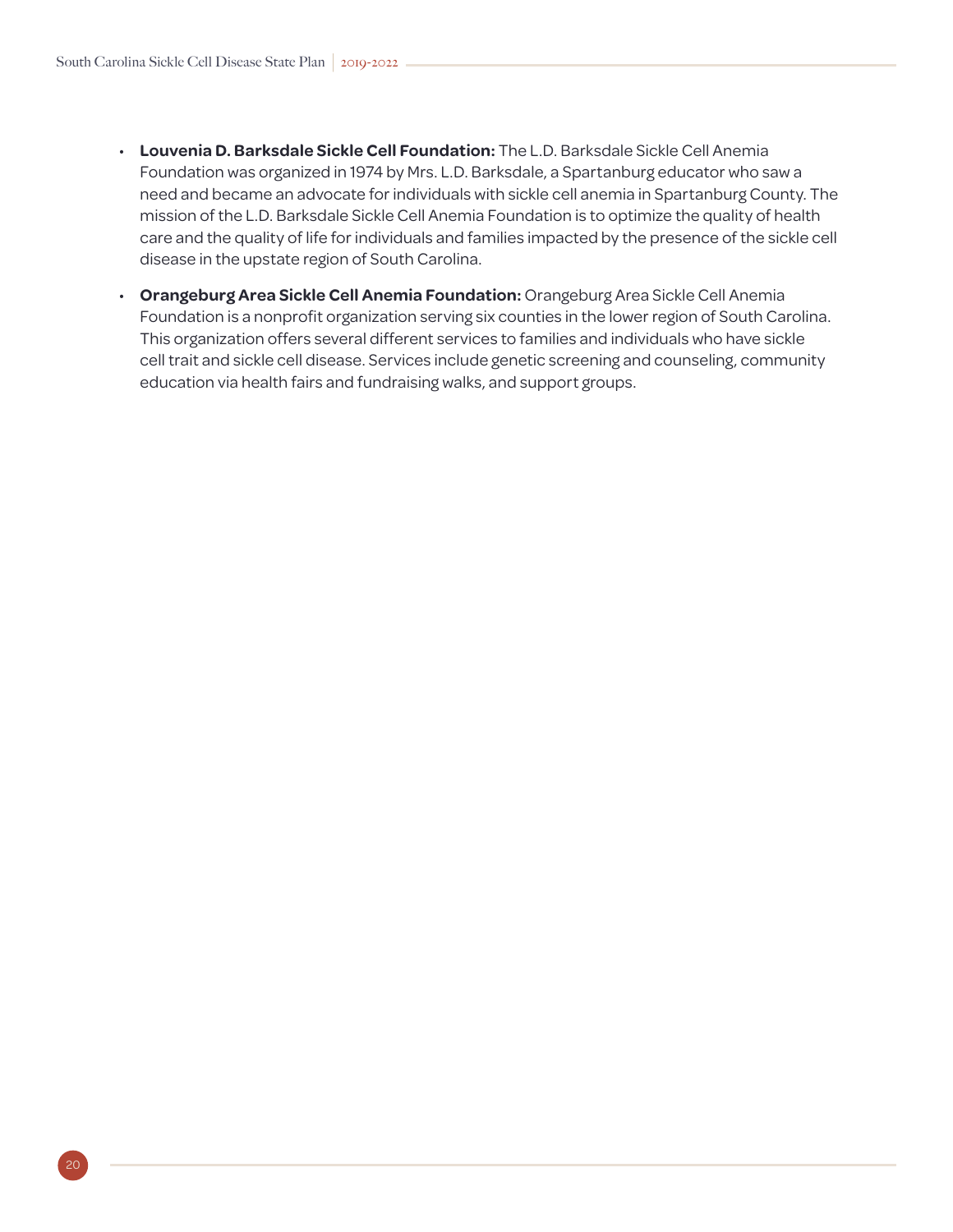# <span id="page-24-0"></span>South Carolina Sickle Cell Disease State Plan

**Goal 1: Public Awareness and Education – Develop statewide multi-level messaging and communication to increase awareness and public engagement in Sickle Cell Disease.** 

An often-recurring discussion surrounding SCD has been the need to increase the community's knowledge about the disease and trait. Even though SCD remains the most common inherited blood disorder, a lack of general knowledge remains. A major component of the plan is to address messaging and how it is disseminated across the state to increase public awareness and educate the community.

Information and awareness-related activities is an important component to reducing the morbidity and mortality due to complications of SCD. Awareness activities through communitybased organizations, support groups and advocacy organizations provide effective avenues to reach people with SCD. Other methods for delivering information can include direct counseling, development and distribution of information materials, and referral to agencies that screen and serve individuals for and with SCD.

| <b>Key Partners</b>                                           | <b>Activities</b>                                                                                                                                | <b>Year Completed</b> |
|---------------------------------------------------------------|--------------------------------------------------------------------------------------------------------------------------------------------------|-----------------------|
| Academic Medical<br>Centers                                   | Maintain the (SC)2 website with statewide resources, calendar of<br>$\bullet$<br>events, sickle cell treating hospitals, sickle cell.            | Current and ongoing   |
|                                                               | • CBO events and activities, and other organizations events and<br>activities related to SCD.                                                    |                       |
| Sickle Cell CBOs,<br>DHEC, Academic<br><b>Medical Centers</b> | • Increase advertisement of health fairs and events held throughout<br>the state via social media, radio, TV, and newspaper.                     | Current and ongoing   |
| DHEC, DOE, SCASN                                              | • Create a blog and/or press release re: NCAA requirements for sickle<br>cell test results and publish twice a year blogs/press releases.        | Year 1 and ongoing    |
|                                                               | Disseminate CDC handout on "Tips for Supporting Students with<br>Sickle Cell Disease" to SC schools.                                             |                       |
| <b>DHEC, Sickle Cell</b><br><b>CBOs</b>                       | • Publicize the blood disorders weekly session at Camp Burnt Gin.<br>Publicize other camps geared toward children and youth with sickle<br>cell. | Current and ongoing   |

| Strategy: Increase availability of resources for residents and persons who live in or move to SC |  |  |  |
|--------------------------------------------------------------------------------------------------|--|--|--|
| regarding SCD.                                                                                   |  |  |  |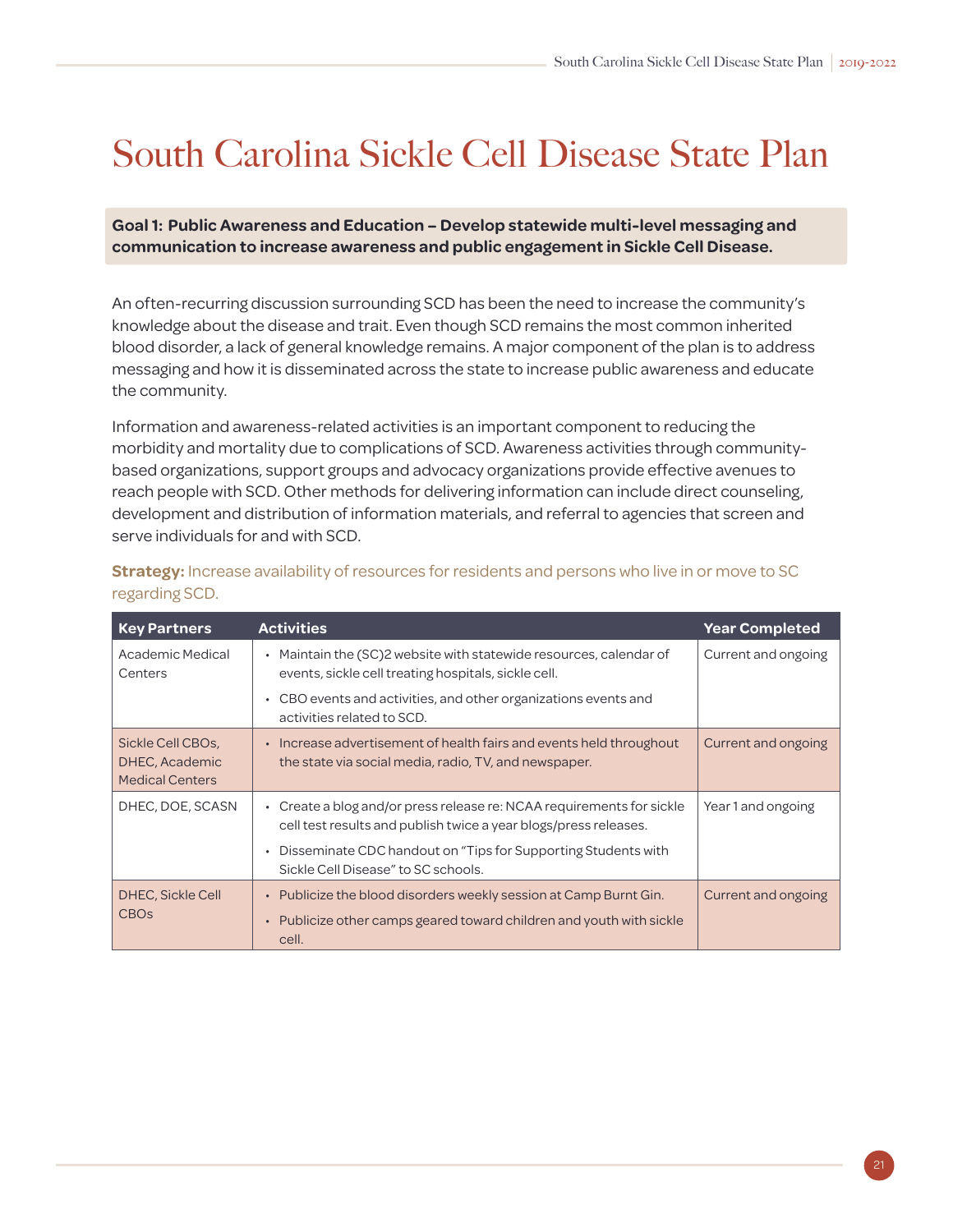| <b>Key Partners</b>                                       | <b>Activities</b>                                                                                                                                                           | <b>Year Completed</b> |
|-----------------------------------------------------------|-----------------------------------------------------------------------------------------------------------------------------------------------------------------------------|-----------------------|
| Sickle Cell CBOs.<br>Academic Medical<br>Centers, SCSCDAT | Implement the "#SC Sickle Strong" campaign statewide for Sickle<br>Cell Awareness Day and month.<br>Create and distribute information materials and multimedia.             | Year 1 and ongoing    |
| DHEC, Sickle Cell<br><b>CBOs, SCSCDAT</b>                 | Utilize social media and email blasts to disperse consistent<br>$\bullet$<br>educational messaging about SCD and SCT.<br>Develop press releases to increase local awareness | Year 2 and ongoing    |
| Sickle Cell CBOs                                          | • Host Sickle Cell Day at the Capitol.                                                                                                                                      | Year <sub>2</sub>     |
| Sickle Cell CBOs                                          | Establish Sickle Cell Sunday statewide with local faith-based<br>organizations.                                                                                             | Current and ongoing   |

#### **Strategy:** Implement sickle cell awareness day and month activities for South Carolina.

#### **Strategy:** Increase activities with public and private agencies and/or organizations to increase awareness about SCD and SCT.

| <b>Key Partners</b>                                                                                         | <b>Activities</b>                                                                                                                                                                   | <b>Year Completed</b>      |
|-------------------------------------------------------------------------------------------------------------|-------------------------------------------------------------------------------------------------------------------------------------------------------------------------------------|----------------------------|
| <b>DHEC</b>                                                                                                 | • Collaborate with DHEC departments to implement sickle cell<br>information into their program when working with consumers.                                                         | Year 1 and ongoing         |
| <b>DHEC</b>                                                                                                 | • Continue working with Chronic Disease and Injury Prevention<br>to implement a sickle cell track at the Annual Chronic Disease<br>Symposium.                                       | Ongoing                    |
| <b>SCASN</b>                                                                                                | • Include sickle cell as a clinical focus at the SCASN Professional<br>Development Summer Conference.                                                                               | Year <sub>2</sub>          |
|                                                                                                             | • Add sickle cell on clinical focus day for SCASN Orientation.                                                                                                                      |                            |
|                                                                                                             | • School Nurse Program Advisory Committee to develop sample<br>IHP template for students with SCD to be included with an EAP and<br>shared with non-clinical care school providers. |                            |
| SCHA, DHEC, Sickle<br><b>Cell CBOs</b>                                                                      | • Create an educational webinar geared toward medical professionals<br>that can be viewed for credit live and via recording.                                                        | Year <sub>2</sub>          |
| <b>SCSCDAT</b>                                                                                              | • Host a statewide SCD fair or symposium annually to educate the<br>state on SCD and SCT and increase visibility of the CBOs and<br>SCSCDAT.                                        | Year <sub>3</sub>          |
| <b>Sickle Cell CBOs</b>                                                                                     | • Continue regional educational symposiums for physicians and HCPs.                                                                                                                 | <b>Current and ongoing</b> |
| DHEC, Sickle Cell<br>CBOs, Academic                                                                         | • Update current flyers about SCD and SCT and translate to other<br>languages.                                                                                                      | Year1                      |
| <b>Medical Centers</b>                                                                                      | • Disseminate flyers to doctor's offices, churches, hospitals, and<br>treatment centers.                                                                                            |                            |
| <b>DHEC, Sickle Cell</b><br>CBOs, Academic<br><b>Medical Centers,</b><br>Molina, First Choice,<br>CMA, SCMA | • Partner with other organizations to have vendor tables at their<br>community events and health fairs.                                                                             | Year 1 and ongoing         |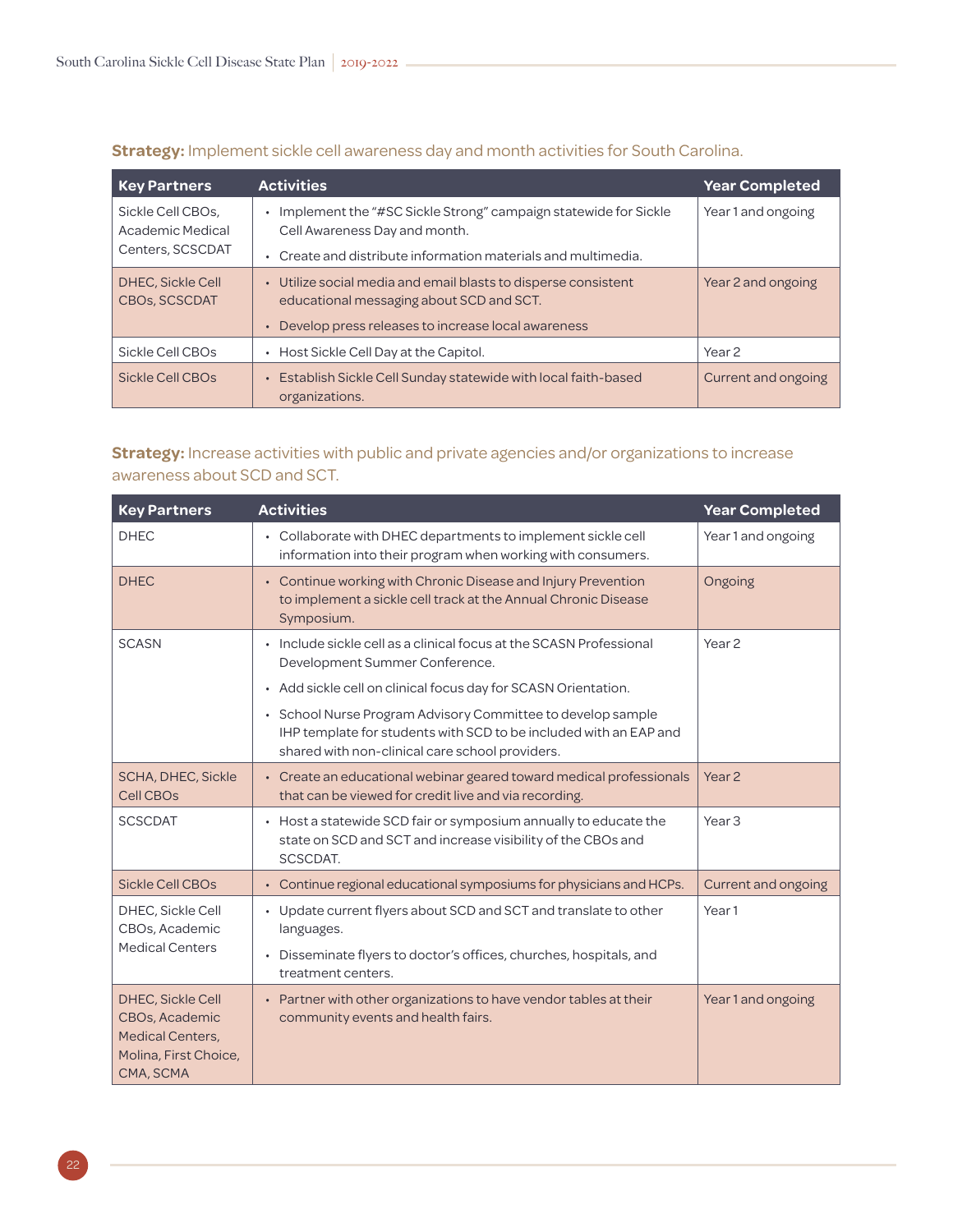**Goal 2:Health Care Provider Education: Student and Postgraduate – To increase educational awareness of medical professionals with an emphasis on primary care and emergency department physicians, nurses, medical and nursing students.** 

For people living with SCD and the parents of children with SCD, knowledge related to prevention and health maintenance is imperative. Even more critical is the knowledge that health care providers have who treat and care for persons with SCD. Stigmas associated with having the disease are concerns for persons with SCD, but continuing education and training for health care providers and nurses may help reduce these stigmas. Establishing proficient education for health care providers about SCD and SCT is another major component of the state plan.

This includes information related to the prevention of dehydration; avoiding exposure to severe cold and heat; preventing infections; maintaining appropriate nutrition, recognizing and getting early medical follow-up for symptoms such as fever; and implementing pain evaluation and management. Additionally, it is important to provide SCD-related genetic counseling and information about the health risk and options to those who are affected.

| <b>Key Partners</b>                                              | <b>Activities</b>                                                                                                                                                                                                                                                                         | <b>Year Completed</b> |
|------------------------------------------------------------------|-------------------------------------------------------------------------------------------------------------------------------------------------------------------------------------------------------------------------------------------------------------------------------------------|-----------------------|
| SCSCDAT, Sickle Cell<br>CBOs, Academic<br><b>Medical Centers</b> | Submit a letter of support to the Sickle Cell Disease Coalition and<br>American Society of Hematology for sickle cell fellowships and to<br>establish scholarships for primary care residencies and nursing<br>students with emphasis on medical care for SCD patients in rural<br>areas. | Year <sub>2</sub>     |
| SCHA, Academic<br><b>Medical Centers</b>                         | • Conduct Grand Rounds sessions for the medical community in SC<br>addressing issues regarding SCD.                                                                                                                                                                                       | Year 3 and ongoing    |

**Strategy:** To develop and implement strategies to improve healthcare provider participation in the care of SCD clients in SC.

#### **Strategy:** To improve the SCD content and care skills taught to all physicians and nurses during their training at educational institutions in SC.

| <b>Key Partners</b>                        | <b>Activities</b>                                                                                                                                                                                                     | <b>Year Completed</b> |
|--------------------------------------------|-----------------------------------------------------------------------------------------------------------------------------------------------------------------------------------------------------------------------|-----------------------|
| SCHA, SCMA,<br>Academic Medical<br>Centers | Develop a task force between organizations to explore what<br>educational opportunities can be developed.<br>Evaluate other states' response to increases provider education.                                         | Year <sub>3</sub>     |
| Academic Medical<br>Centers                | SCD educators and SCD treatment center MDs collaborate with<br>Physician Residency and Nursing Schools (via web or onsite<br>learning) to offer partnership between SCD treatment centers for a<br>clinical rotation. | Year 3 and ongoing    |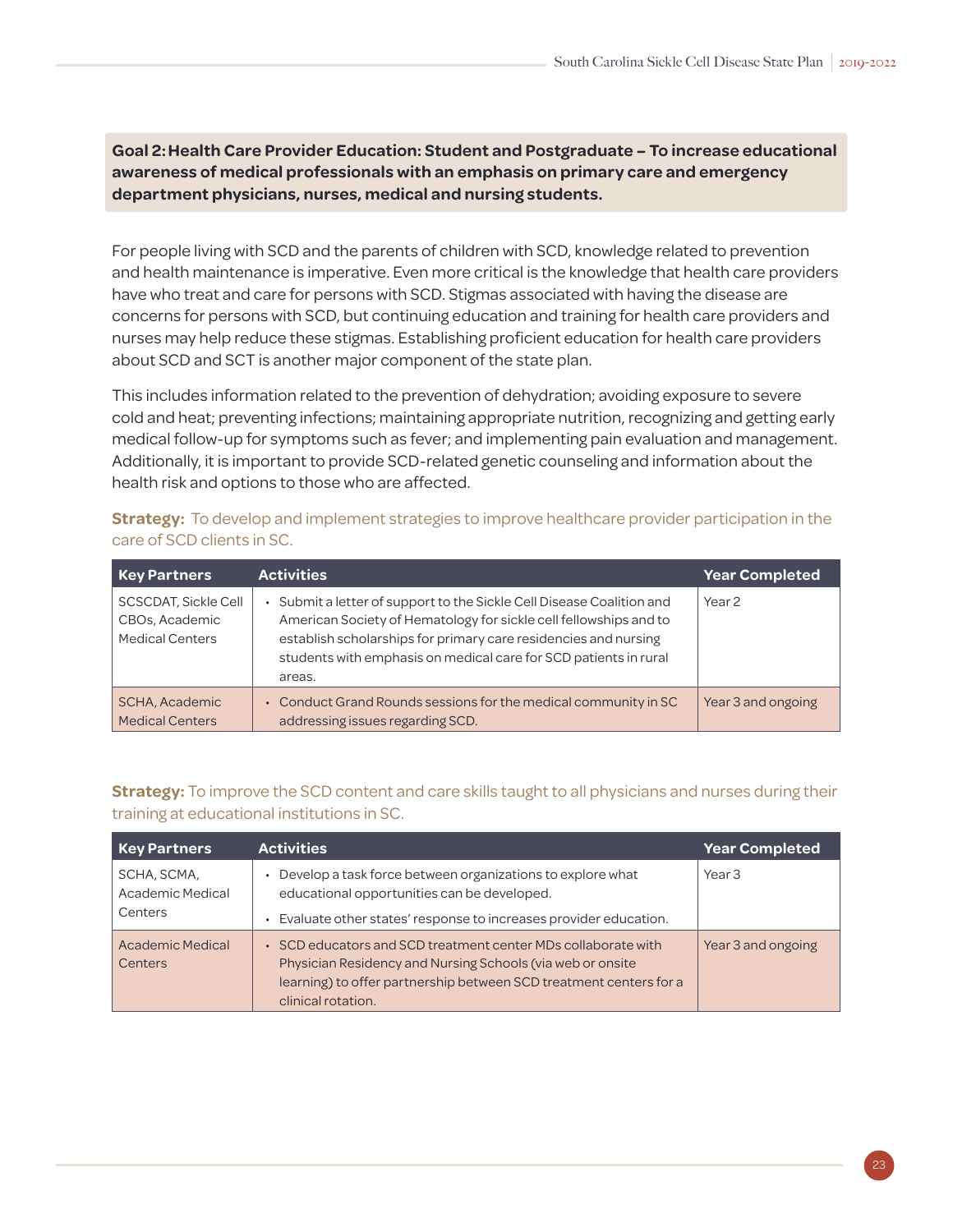| <b>Key Partners</b>                                     | <b>Activities</b>                                                                                                                                                                                                                                                                                                                        | <b>Year Completed</b> |
|---------------------------------------------------------|------------------------------------------------------------------------------------------------------------------------------------------------------------------------------------------------------------------------------------------------------------------------------------------------------------------------------------------|-----------------------|
| Sickle Cell CBOs,<br>Academic Medical<br>Centers        | Create a YouTube and iTunes podcast channel using a "Ted Talk"<br>model (10-minute talk), covering an endless number of topics<br>from basic to advance using creditable information and developed<br>educational materials.                                                                                                             | Year <sub>3</sub>     |
|                                                         | Encourage medical associations in the state to promote the<br>Southeastern Regional Sickle Cell Tele-Mentoring ECHO Program to<br>their members. Record the ECHO Sessions and allow access via the<br>YouTube and iTunes channels.                                                                                                       |                       |
| Sickle Cell CBOs,<br><b>Academic Medical</b><br>Centers | • Form partnerships between the SCD education organizations, SCD<br>treatment center education teams, and Nursing and MD Educational<br>institutions to ensure that SCD CEU's, webinars, presentations are a<br>part of professional conferences throughout the state.<br>• Advocate to include sickle cell in booklet for nursing CEUs. | Year 3 and ongoing    |
| Sickle Cell CBOs,<br>SCHA, SCPHCA                       | Partner with SCD organizations to provide patient-centered focus<br>$\bullet$<br>presentations and seminars as part of professional conferences.<br>Implement guidelines developed by medical experts in                                                                                                                                 | Year 3 and ongoing    |
|                                                         | collaboration with patients and caregivers.                                                                                                                                                                                                                                                                                              |                       |

#### **Strategy:** Increase primary care providers' basic knowledge of evidence-based sickle cell care.

#### **Strategy:** Increase incentives for Primary Care Providers to focus on SCD.

| <b>Key Partners</b>         | <b>Activities</b>                                                                              | <b>Year Completed</b> |
|-----------------------------|------------------------------------------------------------------------------------------------|-----------------------|
| Academic Medical<br>Centers | Investigate opportunities for scholarships related to physicians<br>serving the SCD community. | Year <sub>3</sub>     |
|                             | Review loan repayment opportunities for physicians and nurses who<br>serve in a rural area.    |                       |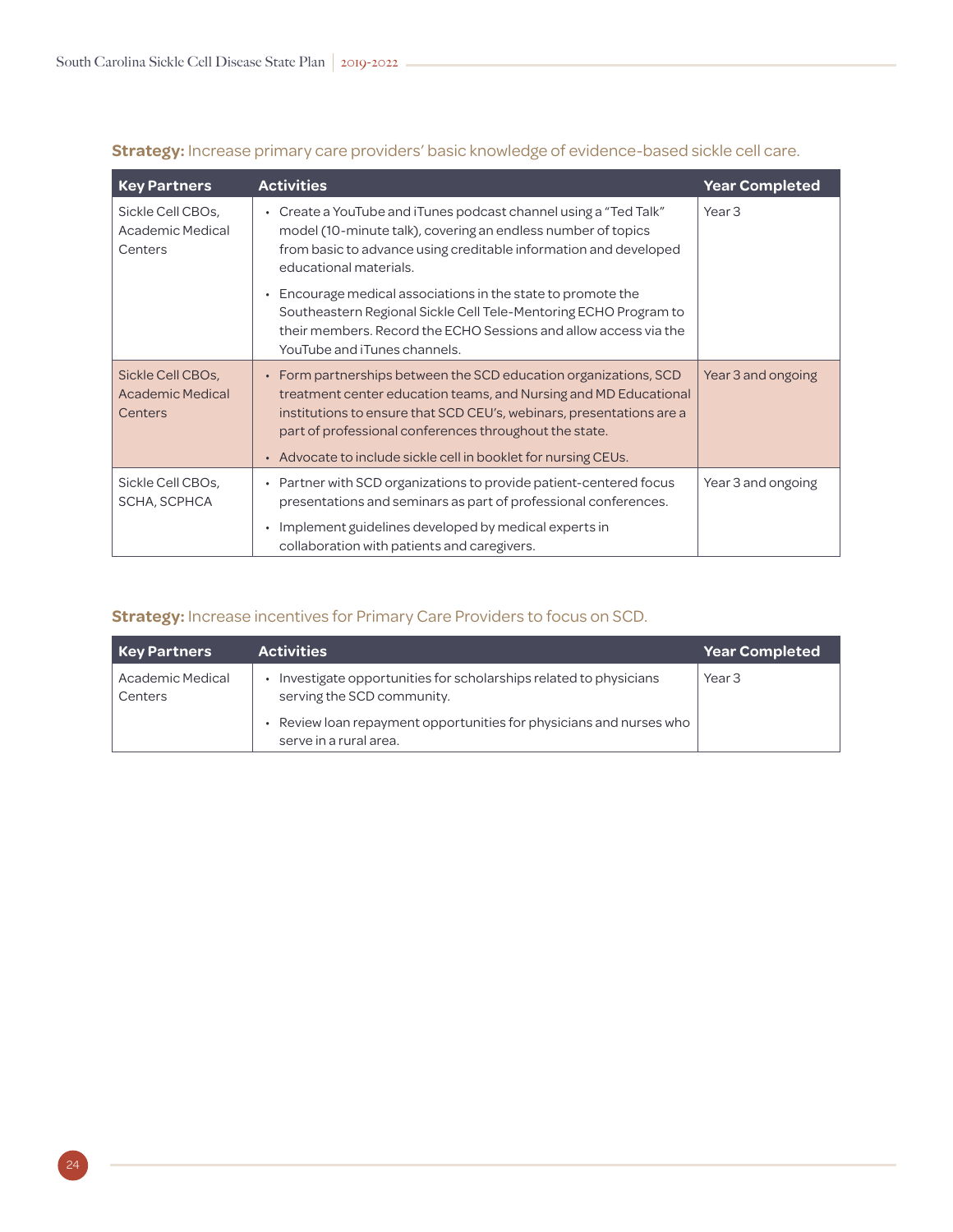#### **Goal 3:Improving Access to Care – To increase access to holistic care for persons with SCD across the state.**

There are multiple types of complications faced by those with SCD. Many of these problems make obtaining proper treatment and care difficult for a person with SCD. Such factors may be a lack of transportation, lack of insurance, no hospital or urgent care center within a reasonable driving distance, or a shortage of providers who will treat adults with sickle cell. A comprehensive approach to care that targets the "whole person" may help improve biological functions, quality of life, and the perceived health, and functional status of the patient and family.

Improving the system of care to ensure all persons with SCD have sufficient access to health care will be addressed as part of the state plan.

| <b>Key Partners</b>                                                  | <b>Activities</b>                                                                                                                                                                | <b>Year Completed</b> |
|----------------------------------------------------------------------|----------------------------------------------------------------------------------------------------------------------------------------------------------------------------------|-----------------------|
| Academic Medical<br>Centers                                          | Increase outpatient MD/Hematology visits to address members'<br>needs to see a decrease in preventable ED visits and inpatient<br>admissions.                                    | Year 2 and ongoing    |
| Molina, First Choice,<br>DHHS, Sickle Cell<br><b>CBO<sub>S</sub></b> | Compile a statewide directory of sickle cell case management<br>providers with descriptions regarding services (what is available,<br>how is it delivered, and the area served). | Year <sub>2</sub>     |
| Molina, First Choice,<br>DHHS, Sickle Cell<br><b>CBOs</b>            | Schedule case management providers to present to relevant<br>county/regional/state agencies.<br>Provide overview of services and referral procedures.                            | Year 1 and ongoing    |

#### **Strategy:** Provide case managers for patients who have more than 2 ED annual visits.

#### **Strategy:** Improve access to mental health professionals.

| <b>Key Partners</b> | <b>Activities</b>                                                                                                                                    | <b>Year Completed</b> |
|---------------------|------------------------------------------------------------------------------------------------------------------------------------------------------|-----------------------|
| DMH, DHHS           | Implement statewide standard protocols for mental health services<br>covered by managed care organizations (MCOs) addressing<br>psychosocial issues. | Year <sub>3</sub>     |
|                     | Institute mental health teams within the MCOs.                                                                                                       |                       |

#### **Strategy:** Improve the experience when patients living with SCD age out of pediatric care and transition to adult services.

| <b>Key Partners</b>                                    | <b>Activities</b>                                                                                           | <b>Year Completed</b> |
|--------------------------------------------------------|-------------------------------------------------------------------------------------------------------------|-----------------------|
| DOE, Academic<br><b>Medical Centers,</b><br>SCHA, SCMA | Create transition education opportunities to foster relationships<br>between pediatric and adult providers. | Year 2 and ongoing    |
|                                                        | Create training activities around transition opportunities.                                                 |                       |
|                                                        | Disseminate transition education to the medical community.                                                  |                       |
| Academic Medical<br>Centers                            | Initiate transition activities starting at 13 years to address needs and<br>barriers.                       | Year 2 and ongoing    |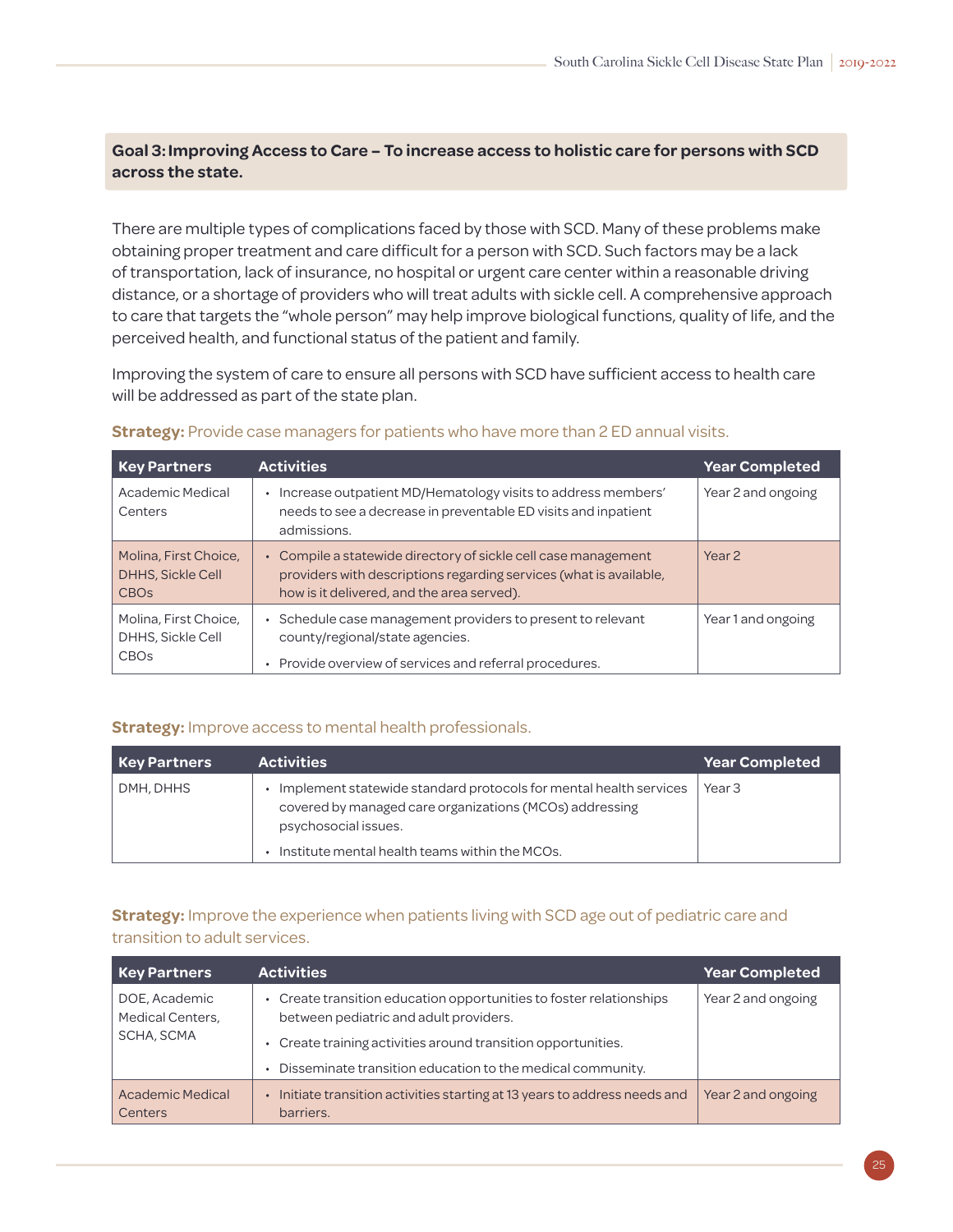#### **Goal 4:Increased and Sustained Funding – To establish sustainable funding for sickle cell disease treatment and management.**

Gaps existing in funding to support SCD programs, research, and clinical advances, suggest that policy can assist in the efforts to improve the health of all individuals affected by this disease. In order to implement new activities and provide a better coordinated and integrated system of care, additional funding is essential.

SCD organizations have the opportunity to actively highlight and present testimony to support additional funding needs. Additionally, SCD organizations can make contributions to other organizations, agencies, and companies. Educating the community about the impact and gaps in addressing SCD in South Carolina will be key to achieving this goal and establishing a sustainable stream of funding to support sickle cell activities and research efforts across the state.

#### **Strategy:** Collaborate with policymakers to highlight the need for additional sickle cell disease funding at the state level.

| <b>Key Partners</b>                              | <b>Activities</b>                                                                                                                                                                  | <b>Year Completed</b> |
|--------------------------------------------------|------------------------------------------------------------------------------------------------------------------------------------------------------------------------------------|-----------------------|
| Sickle Cell CBOs,<br>SCSCDAT, Academic           | Identify local and national partners to support sustainable funding<br>for South Carolina sickle cell services.                                                                    | Year <sub>2</sub>     |
| <b>Medical Centers</b>                           | Create a policy brief on SCD in South Carolina.                                                                                                                                    |                       |
| Sickle Cell CBOs                                 | Secure sustainable private funding in the form of grants and/or<br>donations to support sickle cell services.                                                                      | Year <sub>2</sub>     |
| Sickle Cell CBOs,<br>Academic Medical<br>Centers | Identify funding sources and potential grants to support physician<br>residency and nursing programs to include hands-on sickle cell<br>training in sickle cell treatment centers. | Year <sub>2</sub>     |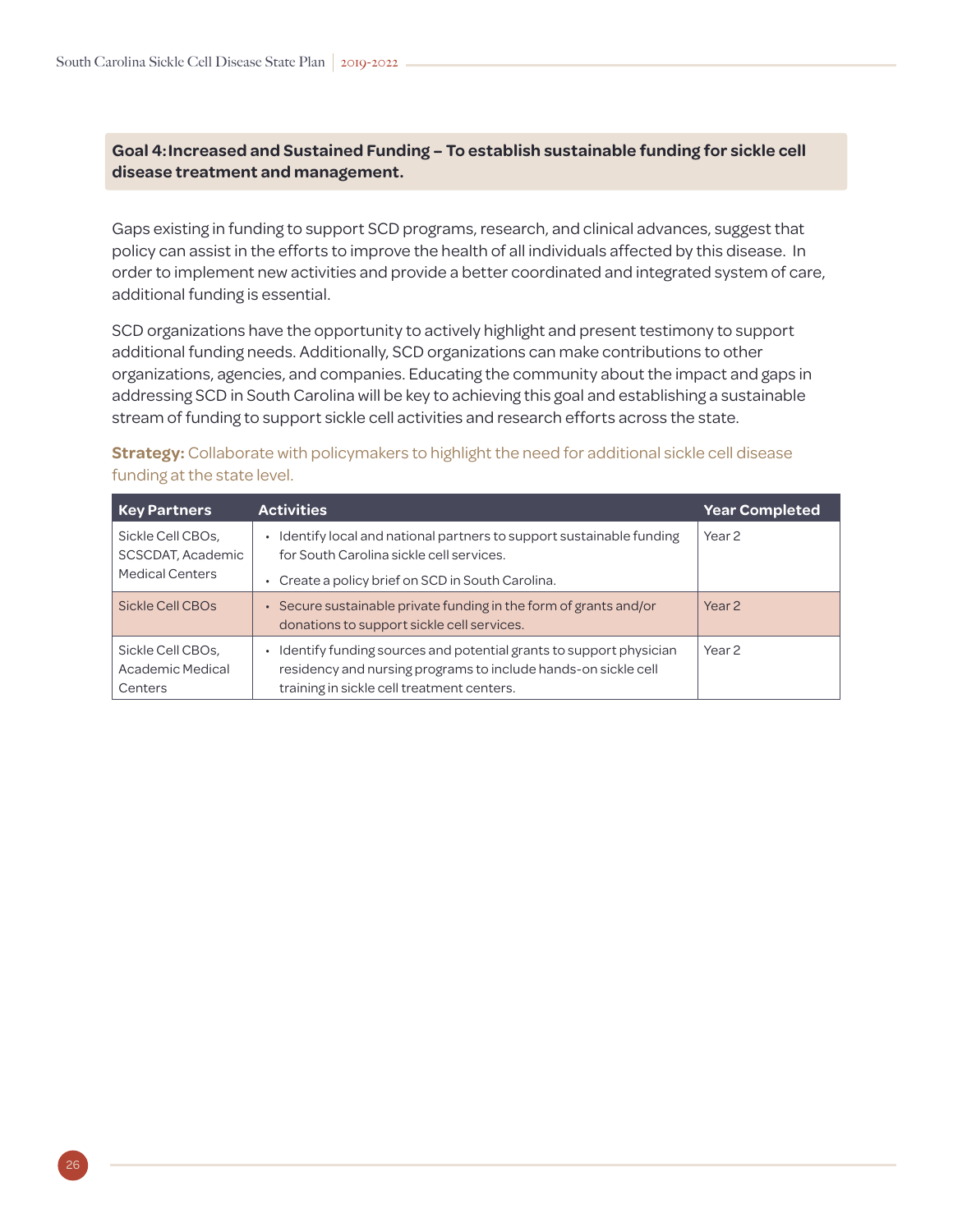# <span id="page-30-0"></span>Moving Forward: Steps to Implementation

This plan reflects a Call to Action to address the gaps and barriers facing persons affected by SCD in South Carolina. The intent of the action items identified in this plan is to improve the quality of life of the individual as well as the caregivers of people with SCD. The plan reflects the knowledge, skills, expertise and desire of action-driven individuals from various backgrounds across the state who want to make a difference in the lives of people with SCD. The South Carolina Sickle Cell Disease Advocacy Team will lead implementation of this plan with participation and collaboration from the identified key partners.

In Year 1, the SCSCDAT will develop an evaluation plan to assess progress of the activities. As activities are completed, the plan will be reviewed after the three-year period to assess new activities upon which the stakeholders agree. Many aspects of this plan are already being implemented. As South Carolina's SCD initiatives move forward, the state is poised to deliver enhanced services and support to those with SCD and/or their families through existing programs.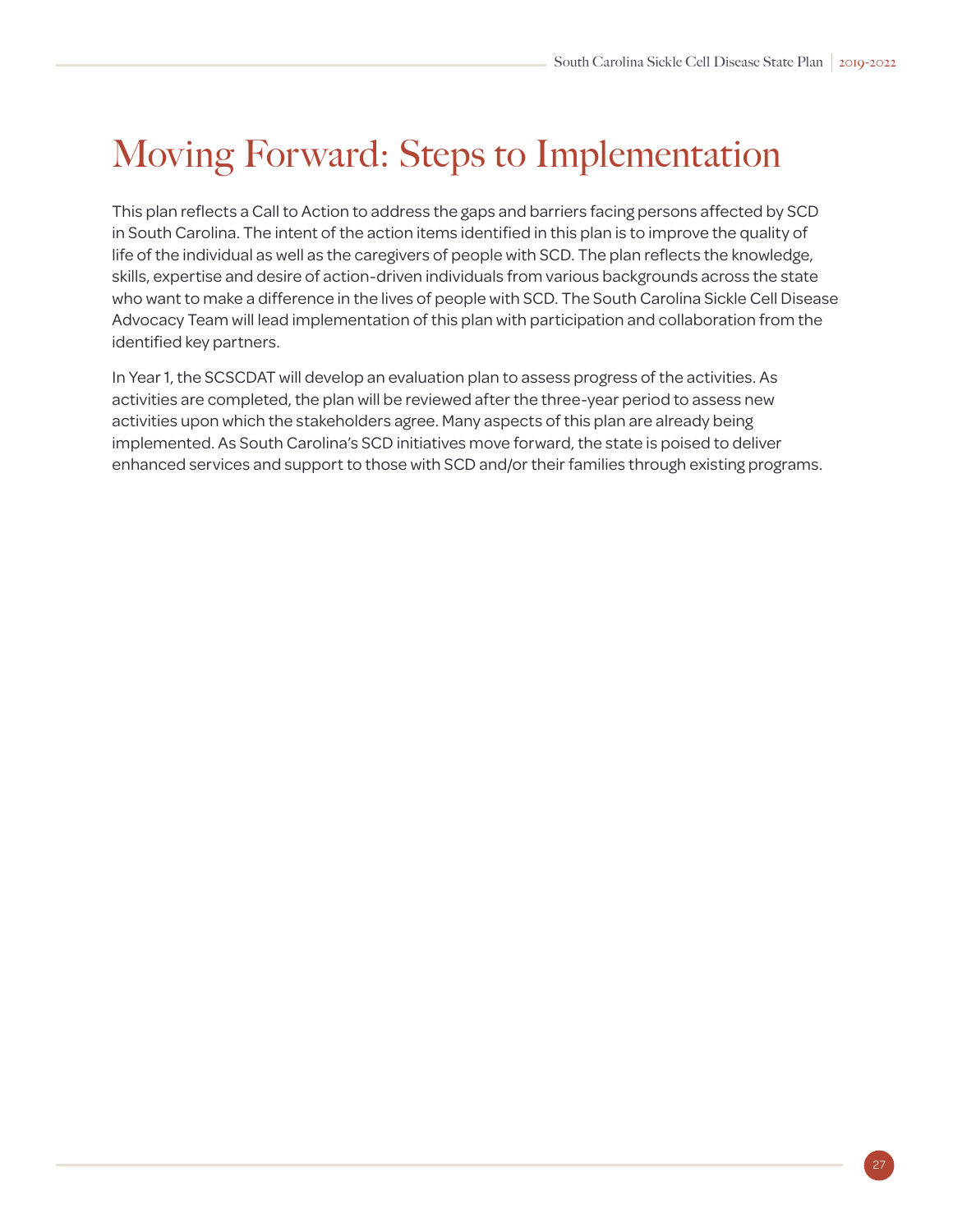# <span id="page-31-0"></span>Appendix

### Map of CBO Coverage Areas



### Acronyms

Camp Burnt Gin **CBG** Centers for Disease Control and Prevention **CDC** Chronic Disease and Injury Prevention **CDIP** Emergency Department **ED** Children & Youth with Special Health Care Needs **CYSHCN** Health Care Providers **HCP** Health Resources Administration **HRSA** Hemoglobin **Hb** Managed Care Organizations **MCOs**

Maternal and Child Health **MCH** National Institutes of Health **NIH** Newborn Screening Follow-Up **NBS** Red Blood Cells **RBC** Sickle Cell Disease **SCD** Sickle Cell Trait **SCT** South Carolina **SC** South Carolina Department of Education **DOE**

South Carolina Department of Health & Environmental Control **DHEC**

South Carolina Department of Health & Human Services **DHHS**

South Carolina Hospital Association **SCHA**

South Carolina Primary Health Care Association **SCPHCA**

South Carolina Association of School Nurses **SCASN**

South Carolina Sickle Cell Disease Advocacy Team **SCSCDAT**

South Carolina Medical Association **SCMA**

South Carolina Sickle Cell Network **(SC)2**

Technical Assistance/Assistant **TA**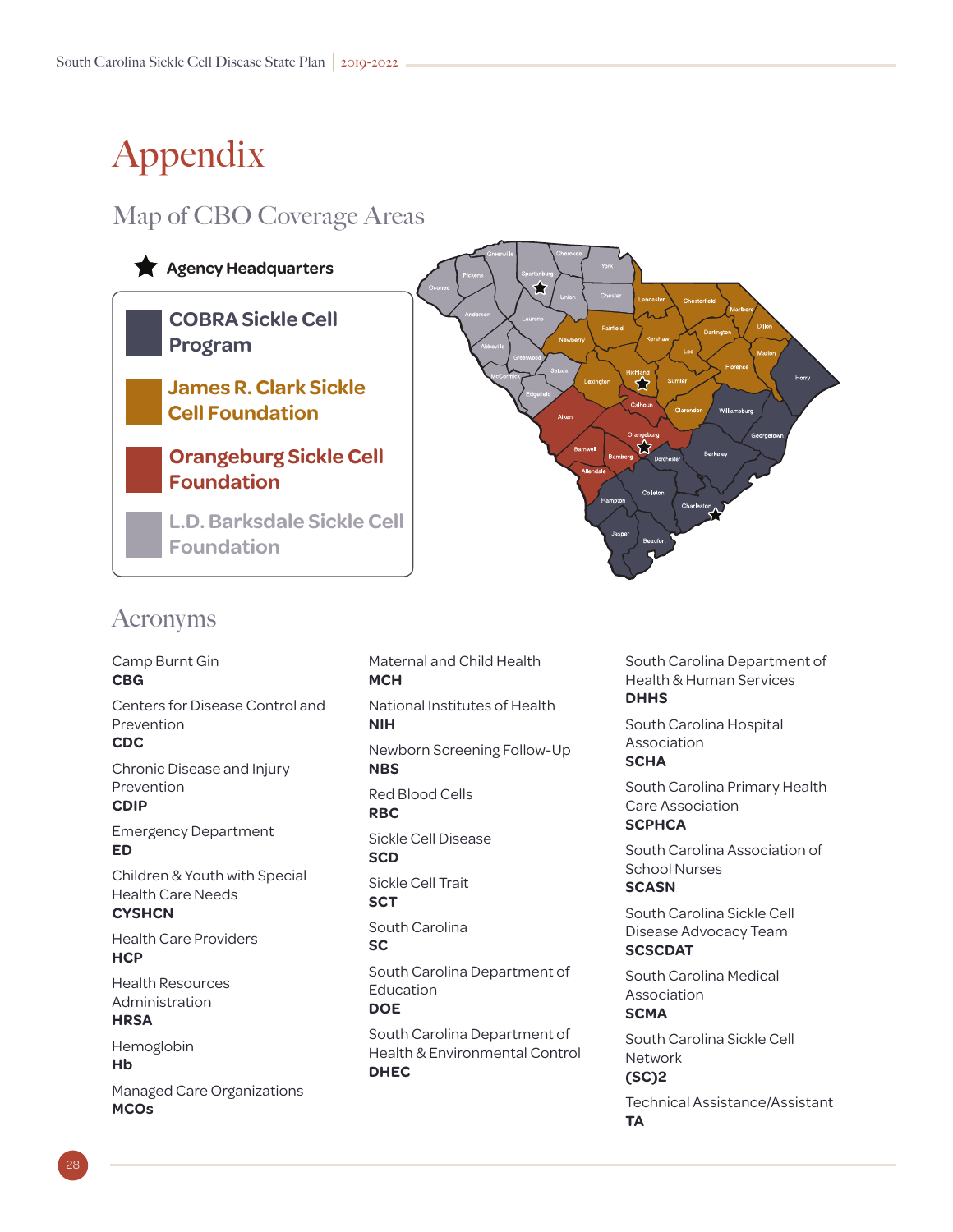### **Contributors**

Many individuals, agencies, and organizations from across the state combined to produce the SC Sickle Cell Disease State Plan. A special Thank You to everyone who gave of their time to participate in this huge endeavor. This resulted in creation of a plan to address the care and treatment of persons living with SCD across the lifespan in South Carolina. Members of the South Carolina Sickle Cell Disease Advocacy Team (SCSCDAT) include physicians, hematologists, government agencies, non-profit organizations, healthcare management organizations, and individuals living with SCD and their family members. Members of the SCSCDAT are as follows:

**Ona Adair, Ph.D.** SCDHEC – Laboratory

**Alan Anderson, MD** Greenville Hospital Systems

**Frances Ashe-Goins, RN, MPH, FAAN, Ph.D. (hon)** Public Health Consultant

**Laurie Bailey-Thomas, BSN, AND, RN** Molina Healthcare

**Delores F. Baker, MD** Molina Healthcare

**Anna Bleasdale, RN** SCDHEC – Children and Youth with Special Healthcare Needs

**Shannon Brown** SCDHEC – Office of Health Equity

**Reverend Albertha Cook, MPH** Committee on Better Racial Assurance

**Jourdan Coulter, MSW, LMSW** SCDHEC – Midlands Public Health Region

**Yvonne Donald, M.A., CSCEC**  James R. Clark Memorial Sickle Cell Foundation

**Ebone' Gadson, MHRM** SCDHEC – Children and Youth with Special Healthcare Needs

**Lucy Gibson, MSW, LMSW** SCDHEC – Children's Health and Perinatal Services

**Brenda Green** The B Strong Group **Isaac Haigler** Orangeburg Area Sickle Cell Anemia Foundation

**Malerie Hartsell, MPH, CHES** SCDHEC – Children and Youth with Special Healthcare Needs

**Melodie Hunnicutt** James R. Clark Memorial Sickle Cell Foundation

**Angie Hutto, RN** SCDHEC – Lowcountry Public Health Region

**Rita Anne Jones** Select Health of SC

**Karen Kaiser, RN** SCDHEC – Upstate Public Health Region

**Julie Kanter, MD** MUSC – (SC)2

**Rose Laney, MSW, LISW-CP** SCDHEC – Pee Dee Public Health Region

**Gary Link, MS, HS-BCP** MUSC – (SC)2

**Representative David Mack III** Committee on Better Racial Assurance

**Kendra Macon** Sickle Cell Patient

**Tammy McKenna, RN, MSN** SCDHEC – Children and Youth with Special Healthcare Needs

**Carla Roberts, MD** Palmetto Health Children's Hospital **Carrie Rushing, RN** SCDHEC – Upstate Public Health Region

**Phyllis Sabitsch, RN** SCDHEC – Lowcountry Public Health Region

**Kimberly Seals, MSPH, MPA** SCDHEC – Bureau of Maternal and Child Health

**Kristen Shealy, MSPH** SCDHEC – Bureau of Maternal and Child Health

**Dana Smith, RN** SCDHEC – Newborn Screening Follow-Up

**Tanya Spells MS, MT(ASCP)** SCDHEC – Newborn Screening Follow-Up

**Lois Ann Tolson, RN** SCDHEC – Pee Dee Public Health Region

**Amber Turner** Molina Healthcare

**Shunna Vance, CCAP** GLEAMNS Human Resources Commission, Inc.

**Rhonda Young** Louvenia D. Barksdale Sickle Cell Anemia Foundation

**Tammy Webb** Molina Healthcare

**Patricia Witherspoon, MD** Department of Health & Human Services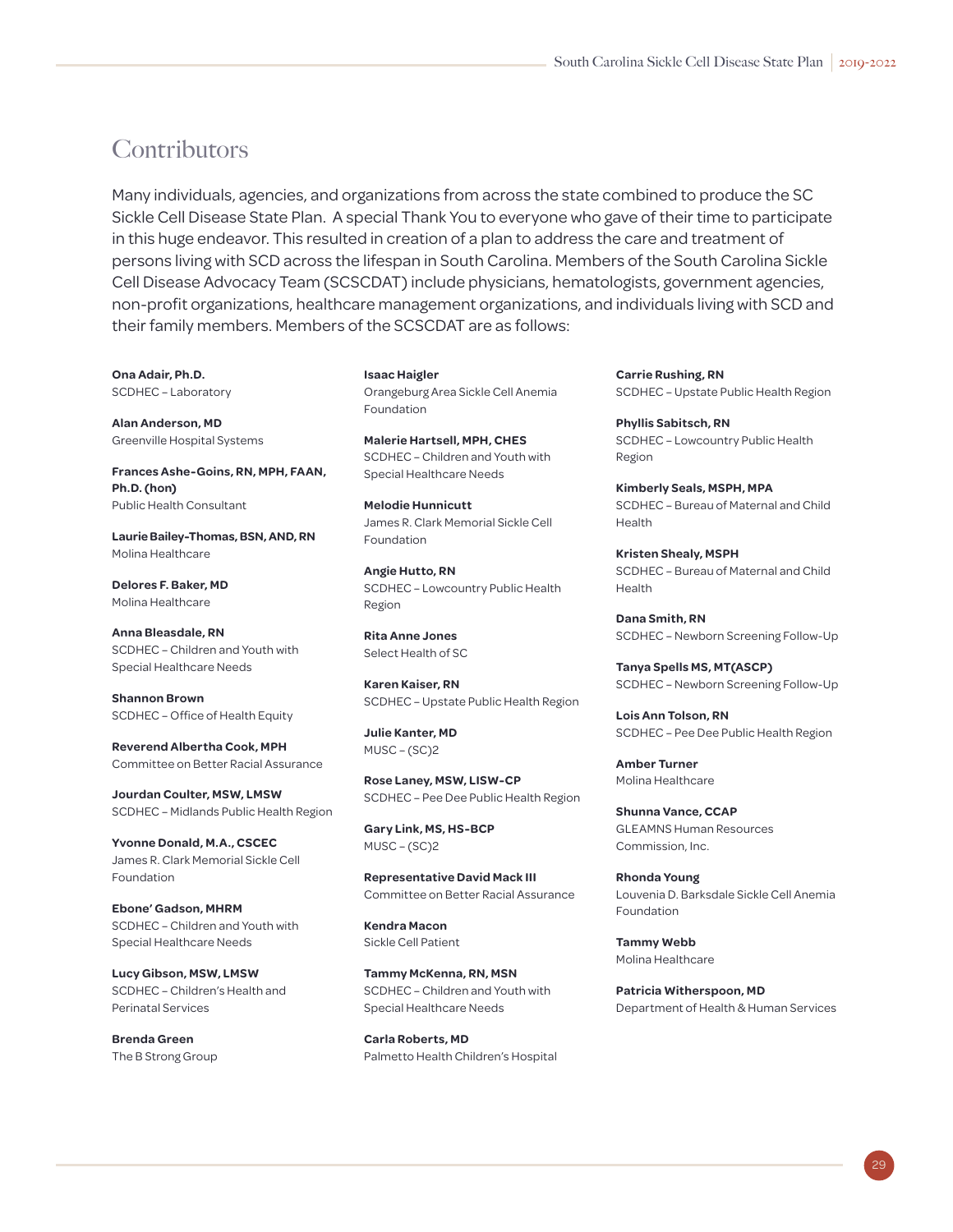# <span id="page-33-0"></span>**References**

- 1. Adam, S., Flahiff, C., Kamble, S., Telen, M., Reed, S. D., & De Castro, L. M. (2017). Depression, quality of life, and medical resource utilization in sickle cell disease. The American Society of Hematology,1(23), 1983- 1992. doi:10.1182/ bloodadvances.2017006940
- 2. Benson, J. M., & Therrell, B. L., Jr. (2010). History and current status of newborn screening for hemoglobinopathies [Abstract]. Seminars in Perinatology, 34(2), 134-144. doi:10.1053/j. semperi.2009.12.006
- 3. Haywood, C., Jr., Lanzkron, S., Bediako, S., Strouse, J., Haythornthwaite, J., Carroll, C., . . . Beach, M. (2014). Perceived discrimination, patient trust, and adherence to medical recommendations among persons with sickle cell disease. [Abstract]. Journal of General Internal Medicine,1657-1662. doi:10.1007/s11606- 014-2986-7
- 4. Haywood, C., Jr., Tanabe, P., Naik, R., Beach, M. C., & Lanzkron, S. (2013). The impact of race and disease on sickle cell patient wait times in the emergency department. The American Journal of Emergency Medicine,31(4), 651-656. doi:https://doi.org/10.1016/j.ajem.2012.11.005
- 5. Key Data on Health and Health Coverage in South Carolina. (2016, February 10). Retrieved May 2, 2018, from https://www.kff.org/disparities-policy/fact-sheet/key-data-on-health-and-health-coverage-insouth-carolina/
- 6. Lanzkron, S., Carroll, C. P., Hill, P., David, M., Paul, N., & Haywood, C., Jr. (2015). Impact of a dedicated infusion clinic for acute management of adults with sickle cell pain crisis. American Journal of Hematology,90(5), 376-380. doi:10.1002/ajh.23961
- 7. Learning About Sickle Cell Disease. (2016, May 9). Retrieved June 11, 2018, from https://www.genome. gov/10001219/learning-about-sickle-cell-disease/
- 8. Price, J. H., Khubchandani, J., McKinney, M., & Braun, R. (2013). Racial/Ethnic Disparities in Chronic Diseases of Youths and Access to Health Care in the United States. BioMed Research International,2013. doi:10.1155/2013/787616
- 9. S.C. Legislature., Sickle Cell Disease Study Committee. (2016, June 30). Sickle Cell Disease Study Committee Report to the General Assembly [Cong. Rept. from 121st sess.]. Retrieved from https://www.scstatehouse.gov/CommitteeInfo/SickleCellDiseaseStudyCommittee/ SickleCellDiseaseReportToTheGeneralAssembly.pdf
- 10. Schlenz, A. M., Ph.D, Boan, A. D., Ph.D, MSCR, Lackland, D. T., DrPH, Adams, R. J., MD, MS, & Kanter, J., MD. (2016). Needs Assessment for Patients with Sickle Cell Disease in South Carolina, 2012. Public Health Reports,131(1), 108-116. doi:10.1177/003335491613100117
- 11. Sickle Cell Disease. (n.d.). Retrieved June 11, 2018, from https://www.nhlbi.nih.gov/health-topics/sicklecell-disease
- 12. Sickle Cell Trait. (2017, June 22). Retrieved June 25, 2018, from https://www.cdc.gov/ncbddd/sicklecell/ traits.html
- 13. The Sickle Cell Treatment Act of 2003: The Law's Provisions and Opportunities for Advocacy Policy Brief. (2012, August). Retrieved June 11, 2018, from https://www.communitycatalyst.org/doc-store/ publications/SCTA-Paper-FINAL-1.pdf